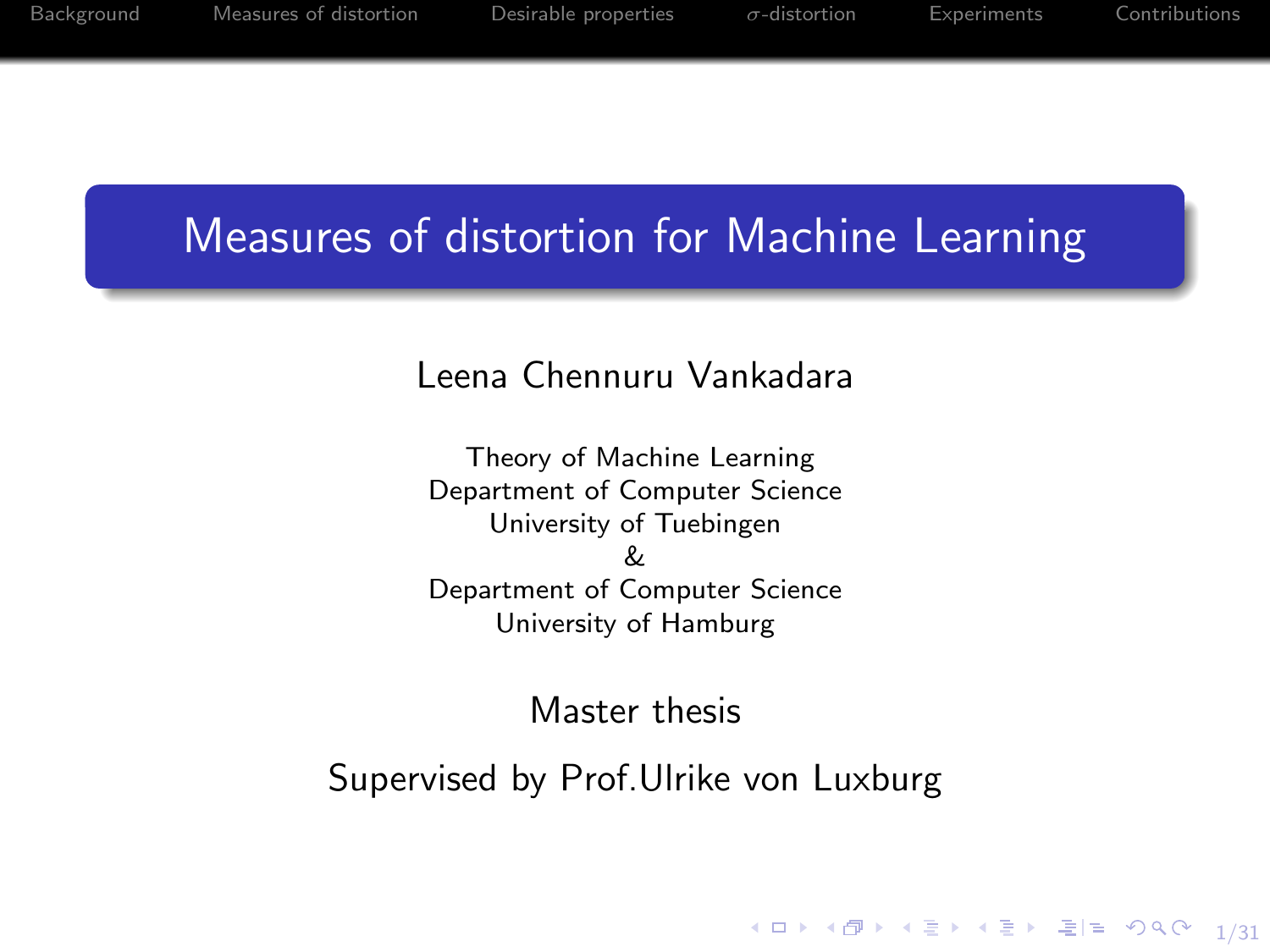### <span id="page-1-0"></span>**Outline**



- 2 [Measures of distortion](#page-9-0)
- 3 [Desirable properties](#page-24-0)

#### 4  $\sigma$ [-distortion](#page-31-0)



4 ロ → 4 @ → 4 할 → 4 할 → [할 → 9 Q <del>O</del> + 2/31]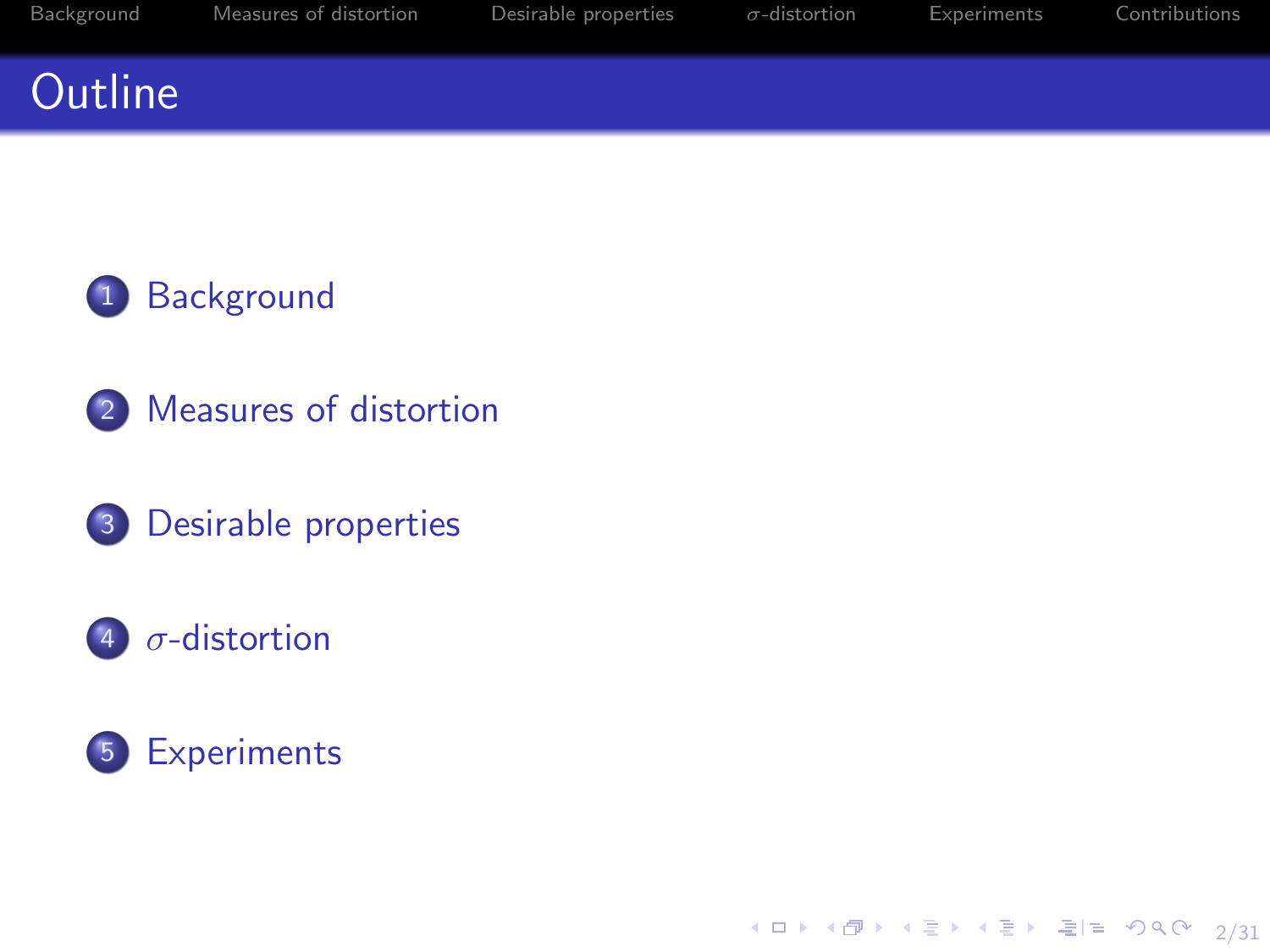<span id="page-2-0"></span>Consider the following problem:

Let  $(\mathcal{X},d_{\mathsf{x}})$  be an arbitrary metric space and let  $(\mathbb{R}^d,\mathit{l}_2)$ denote the Euclidean space of dimension d. Determine a value of d such that for any finite dataset  $X = \{x_1, x_2, ..., x_n\}$ sampled from  $(\mathcal{X}, d_x)$  according to some probability distribution  ${\mathcal P}$ , there exists a mapping  $f:X\to{\mathbb R}^d$  such that the underlying metric is preserved i.e.  $\forall i, j \in [n]$ ,  $I_2(f(x_i), f(x_j)) = d_x(x_i, x_j).$ 

4 ロ ▶ 4 @ ▶ 4 할 ▶ 4 할 ▶ 할 날 → 9 Q <del>0 - 3/31</del>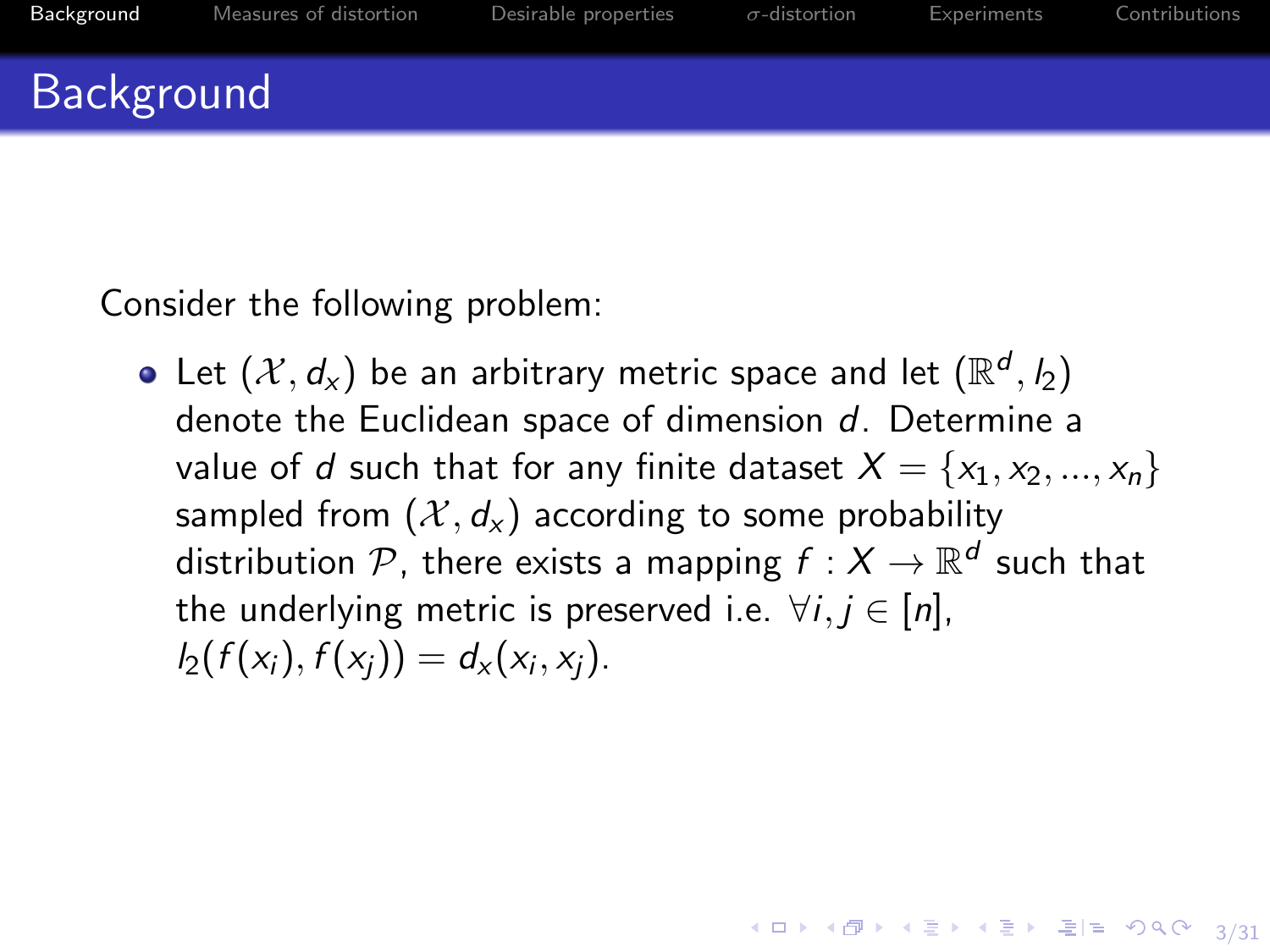Consider the following problem:

- Let  $(\mathcal{X},d_{\mathsf{x}})$  be an arbitrary metric space and let  $(\mathbb{R}^d,\mathit{l}_2)$ denote the Euclidean space of dimension d. Determine a value of d such that for any finite dataset  $X = \{x_1, x_2, ..., x_n\}$ sampled from  $(\mathcal{X}, d_x)$  according to some probability distribution  ${\mathcal P}$ , there exists a mapping  $f:X\to{\mathbb R}^d$  such that the underlying metric is preserved i.e.  $\forall i, j \in [n]$ ,  $I_2(f(x_i), f(x_j)) = d_x(x_i, x_j).$
- o Does there always exist a solution to this problem?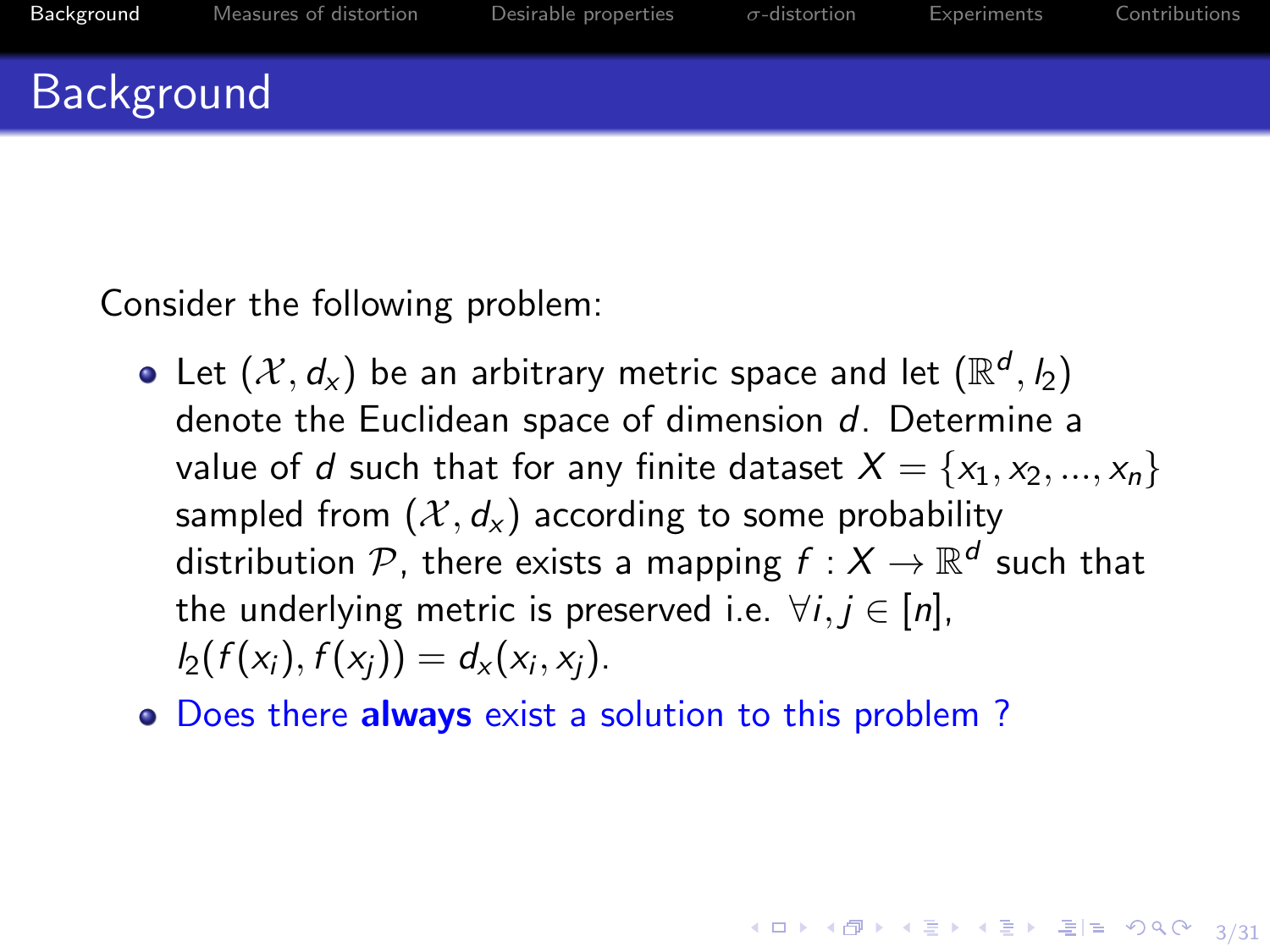#### Example

#### Example

Let  $C_4$  denote the 4-cycle and let  $d_G$  denote the shortest path metric.  $(C_4, d_6)$  can not be isometrically embedded into an Euclidean space no matter how high the dimension.



-<br>4/31 4 d → 4/31 4 d + 4/31 4/31 4/31 Figure: 4-cycle with the shortest path metric  $d_G$  $d_G$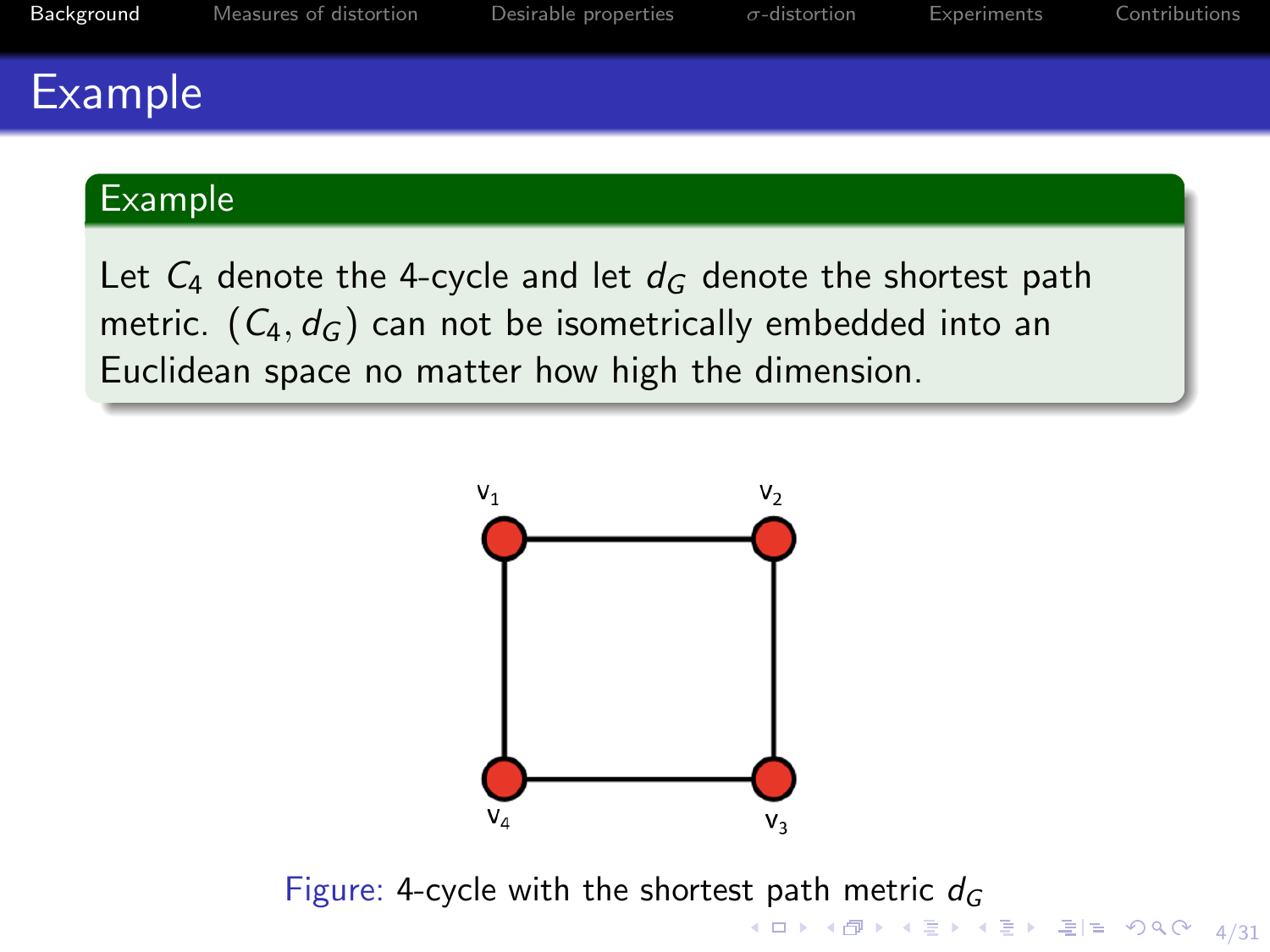### Example

#### Example

Let  $C_4$  denote the 4-cycle and let  $d_G$  denote the shortest path metric.  $(C_4, d_G)$  can not be isometrically embedded into an Euclidean space no matter how high the dimension.

#### Proof.

$$
|| f(v_1) - f(v_2) + f(v_3) - f(v_4)||_2^2 \geq 0
$$

 $l_2(f(v_1), f(v_3))^2 + l_2(f(v_2), f(v_4))^2 < l_2(f(v_1), f(v_2))^2 +$  $\frac{1}{2} \left\{ \frac{f(y_2)}{f(y_3)} + \frac{1}{2} \left\{ \frac{f(y_3)}{f(y_1)} \right\}^2 + \frac{1}{2} \left\{ \frac{f(y_1)}{f(y_1)} \right\}^2 \right\}$ 

 $d_G$  on  $C_4$  does not satisfy the same inequality!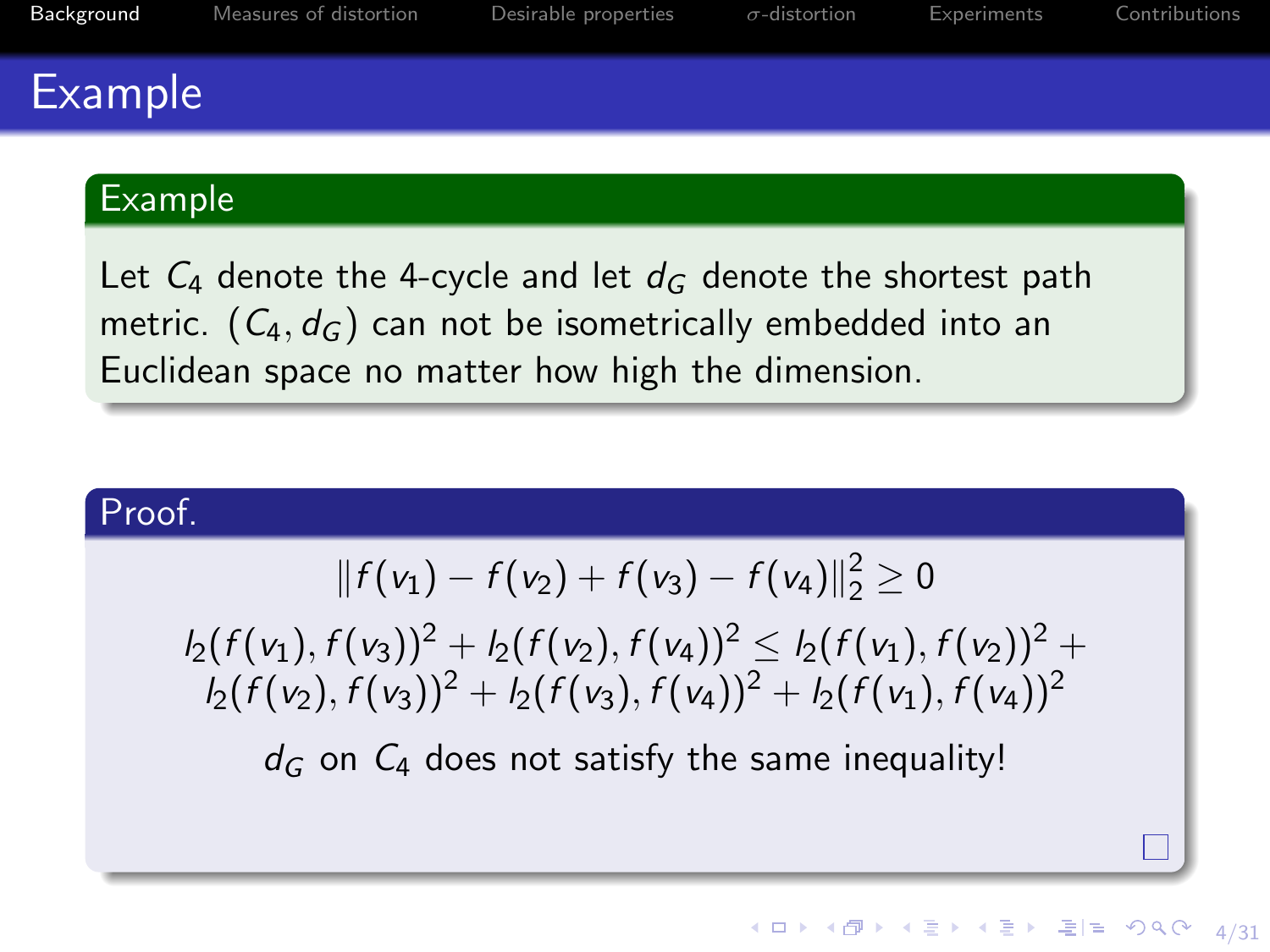#### Relaxed formulation

Consider the following relaxed formulation of the problem:

Let  $(\mathcal{X},d_{\mathsf{x}})$  be an arbitrary metric space and let  $(\mathbb{R}^d,\mathit{l}_2)$ denote the Euclidean space of dimension d. Determine a value of d such that for any finite dataset  $X = \{x_1, x_2, ..., x_n\}$ sampled from  $(\mathcal{X}, d_{\mathsf{x}})$  according to some probability distribution  ${\mathcal P}$ , there exists a mapping  $f:X\to{\mathbb R}^d$  such that the distortion (measured by a meaningful measure of distortion) of the mapping  $f$  is bounded.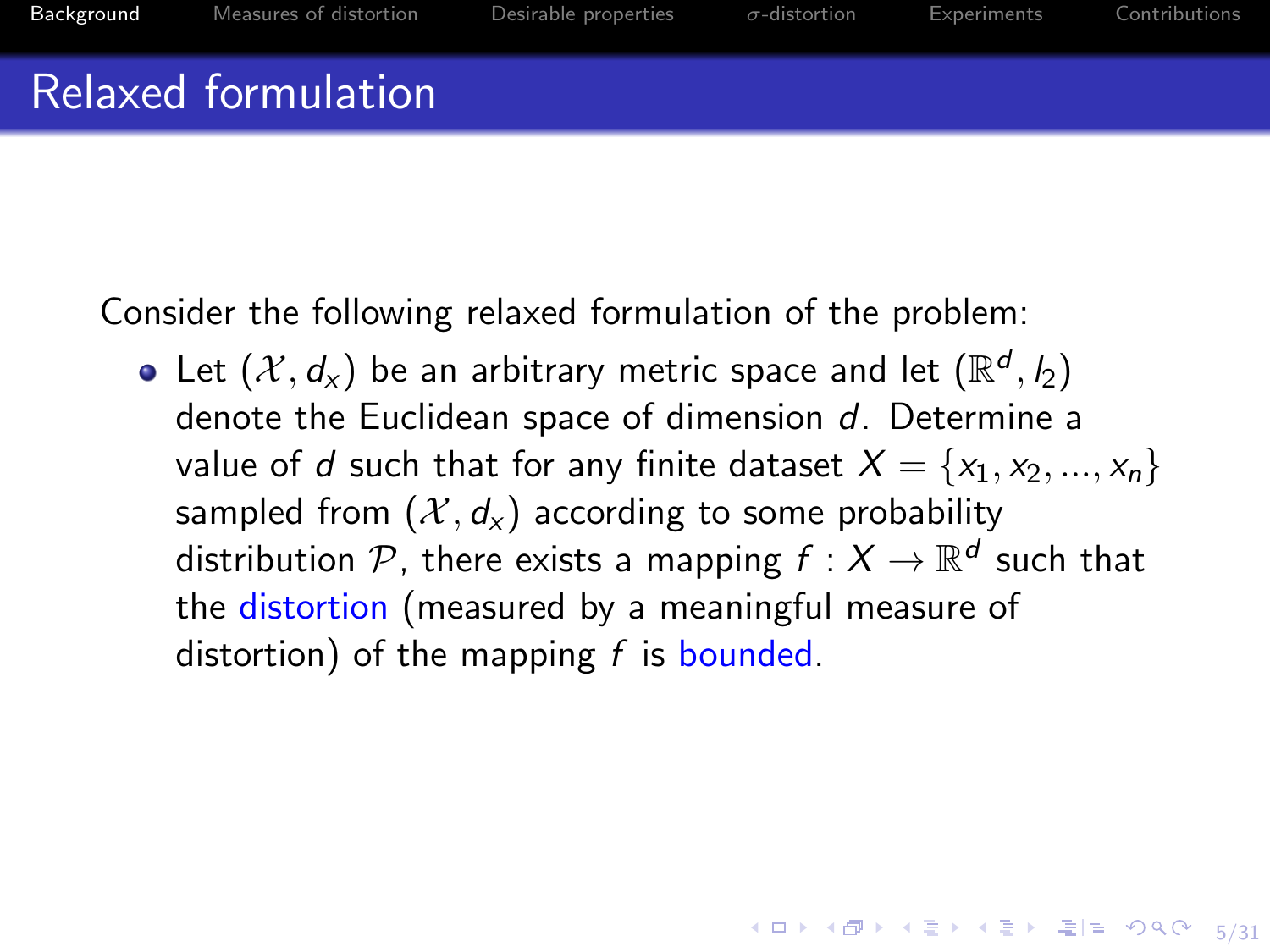### Relaxed formulation

Consider the following relaxed formulation of the problem:

- Let  $(\mathcal{X},d_{\mathsf{x}})$  be an arbitrary metric space and let  $(\mathbb{R}^d,\mathit{l}_2)$ denote the Euclidean space of dimension d. Determine a value of d such that for any finite dataset  $X = \{x_1, x_2, ..., x_n\}$ sampled from  $(\mathcal{X}, d_{\mathsf{x}})$  according to some probability distribution  ${\mathcal P}$ , there exists a mapping  $f:X\to{\mathbb R}^d$  such that the distortion (measured by a meaningful measure of distortion) of the mapping  $f$  is bounded.
- Does there always exist a solution to this problem?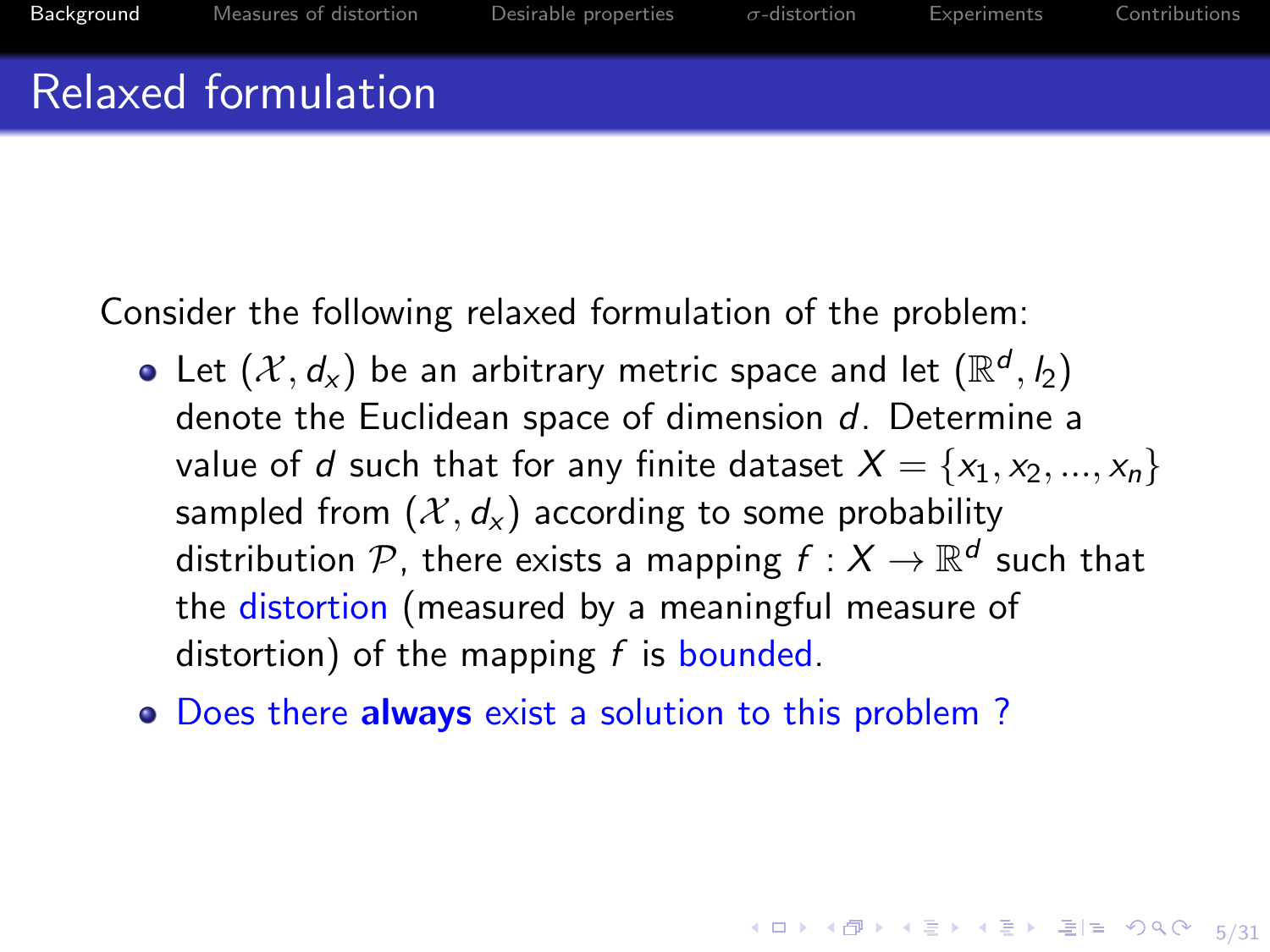# Notation and definitions

- $(X, d_X)$  arbitrary finite metric space (original space).
- $(Q, d_v)$  homogeneous and translation invariant metric space (target space).
- $f, g : (X, d_X) \rightarrow (Y, d_Y)$  injective mappings.
- $\bullet$  P Probability distribution over X.
- $\bullet \ \Pi = \mathcal{P} \times \mathcal{P}$  product distribution over  $X \times X$ .

$$
\bullet \ \rho_f(u,v) = \frac{d_y(f(u),f(v))}{d_x(u,v)} \ \forall (u,v) \in {X \choose 2}.
$$

• For any 
$$
S \subset {X \choose 2}
$$
,  
\n
$$
\Phi_{wc}(f_S) = \begin{pmatrix} \max_{(u,v) \in S} \rho_f(u,v) \end{pmatrix} \cdot \begin{pmatrix} \max_{(u,v) \in S} \frac{1}{\rho_f(u,v)} \end{pmatrix}.
$$

 $\bullet \ \forall u \in X, kNN(u)$  denotes the set of k nearest neighbours of u.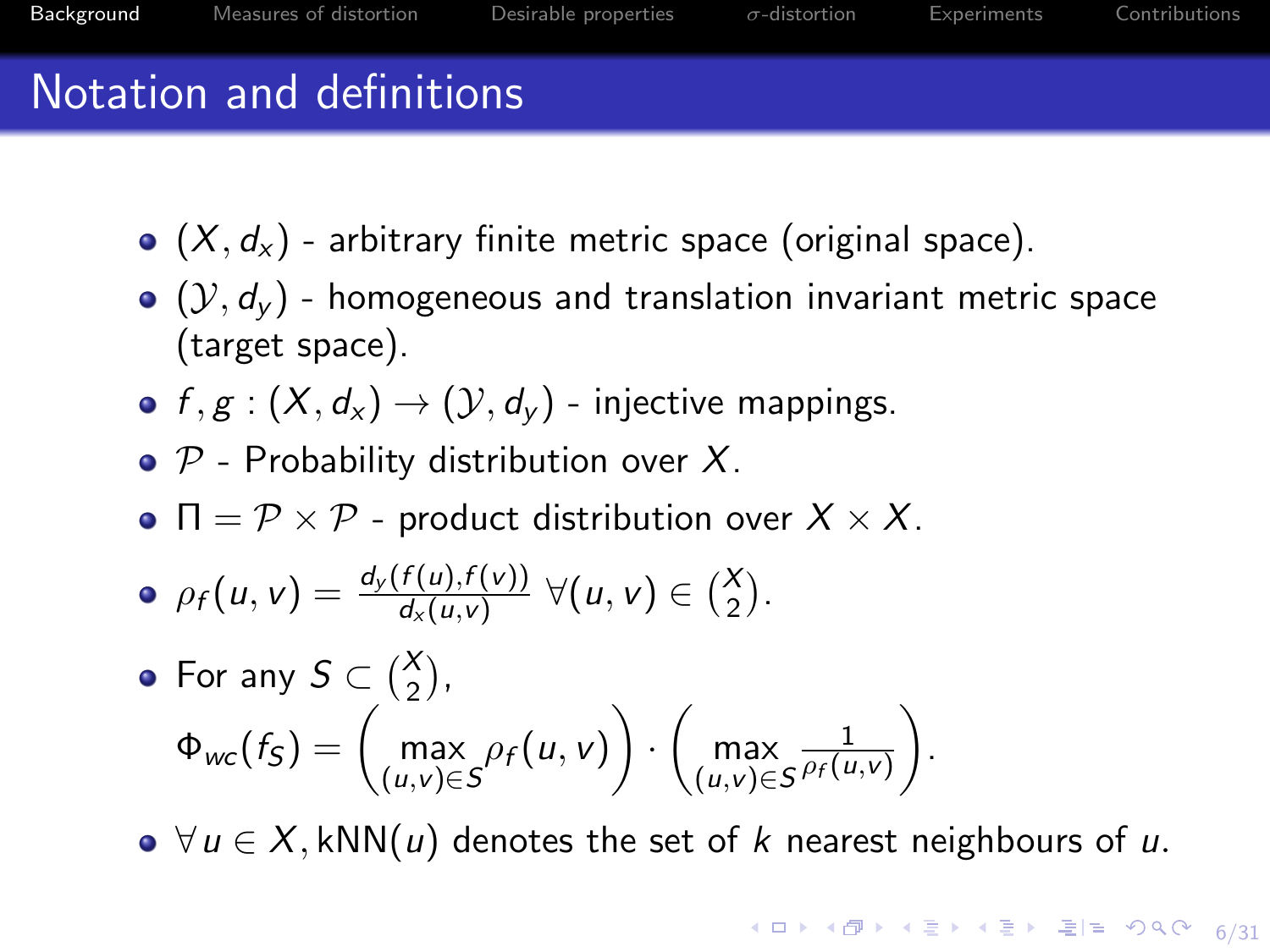4 ロ → 4 @ → 4 할 → 4 할 → 1할 = 12 → 20 0 + 2/31

### <span id="page-9-0"></span>Measures of distortion

$$
\bullet \ \Phi_{wc}(f) := \left(\max_{u,v \in X, u \neq v} \rho_f(u,v)\right) \cdot \left(\max_{u,v \in X, u \neq v} \frac{1}{\rho_f(u,v)}\right)
$$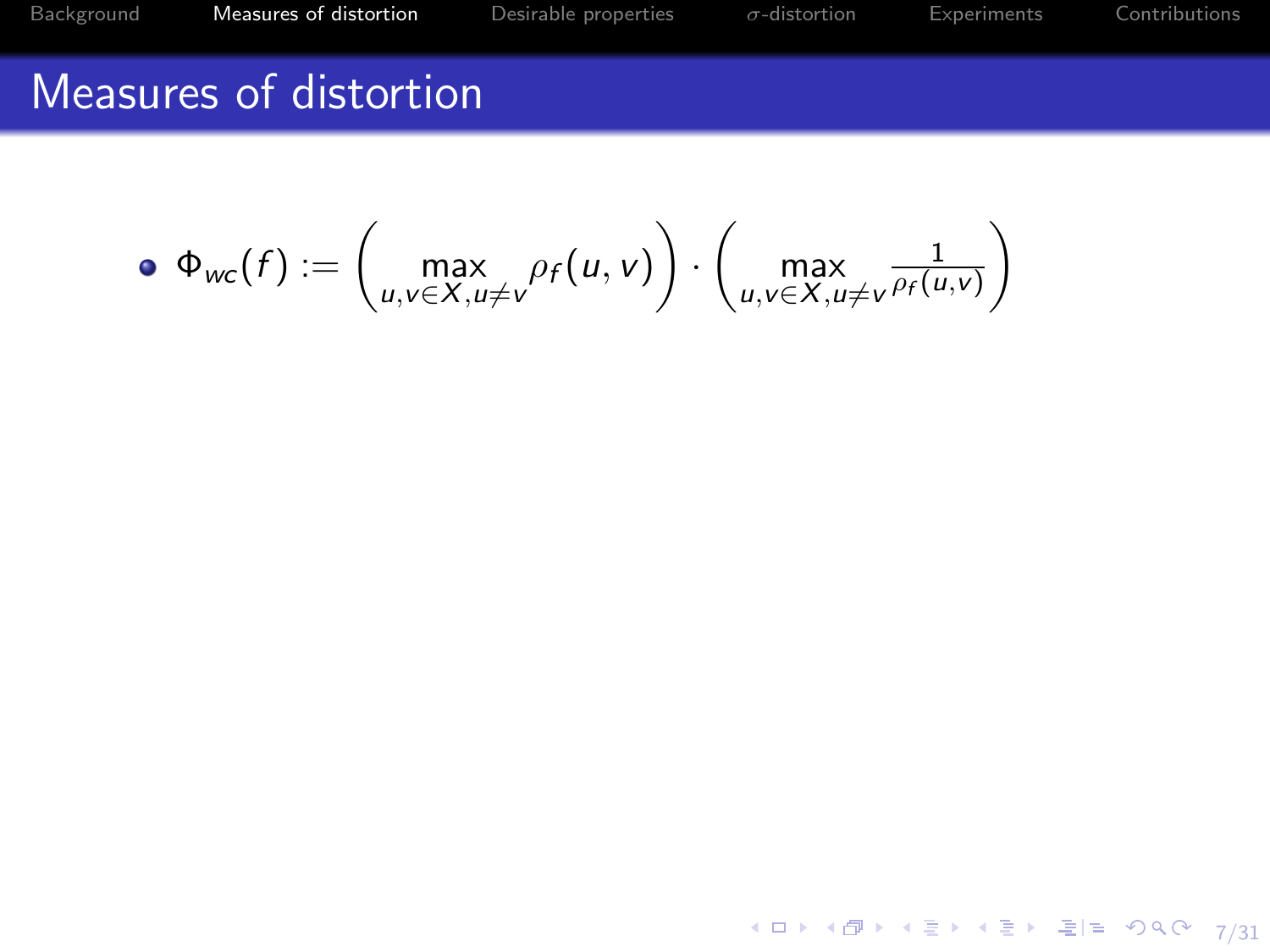4 ロ → 4 @ → 4 할 → 4 할 → 1할 = 12 → 20 0 + 2/31

### Measures of distortion

$$
\begin{aligned}\n\bullet \ \Phi_{wc}(f) &:= \left(\max_{u,v \in X, u \neq v} \rho_f(u,v)\right) \cdot \left(\max_{u,v \in X, u \neq v} \frac{1}{\rho_f(u,v)}\right) \\
\bullet \ \Phi_{avg}(f) &:= \frac{2}{n(n-1)} \sum_{u,v \in X, u \neq v} \rho_f(u,v)\n\end{aligned}
$$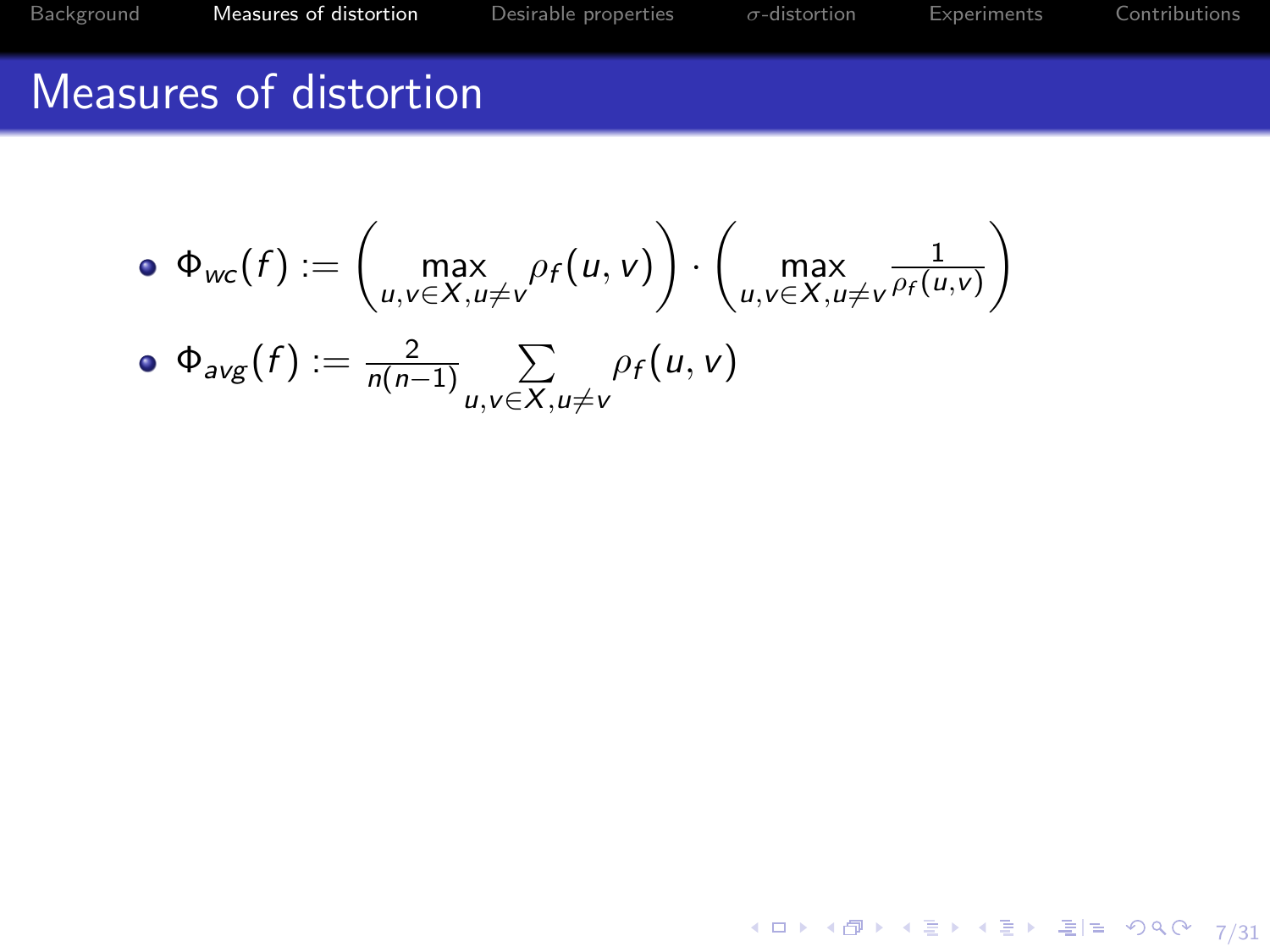4 ロ → 4 @ → 4 할 → 4 할 → 1할 = 12 → 20 0 + 2/31

### Measures of distortion

\n- \n
$$
\Phi_{wc}(f) := \left( \max_{u,v \in X, u \neq v} \rho_f(u,v) \right) \cdot \left( \max_{u,v \in X, u \neq v} \frac{1}{\rho_f(u,v)} \right)
$$
\n
\n- \n
$$
\Phi_{avg}(f) := \frac{2}{n(n-1)} \sum_{u,v \in X, u \neq v} \rho_f(u,v)
$$
\n
\n- \n
$$
\Phi_{avg}(f) := \frac{2}{n(n-1)} \sum_{v \in X, u \neq v} \frac{\rho_f(u,v)}{v} \quad \text{with } \alpha = \min_{v \in X, v \neq v} \rho_f(u,v)
$$
\n
\n

• 
$$
\Phi_{navg}(f) := \frac{2}{n(n-1)} \sum_{u \neq v \in X} \frac{\rho_f(u,v)}{\alpha}
$$
 with  $\alpha = \min_{u,v \in X, u \neq v} \rho_f(u,v)$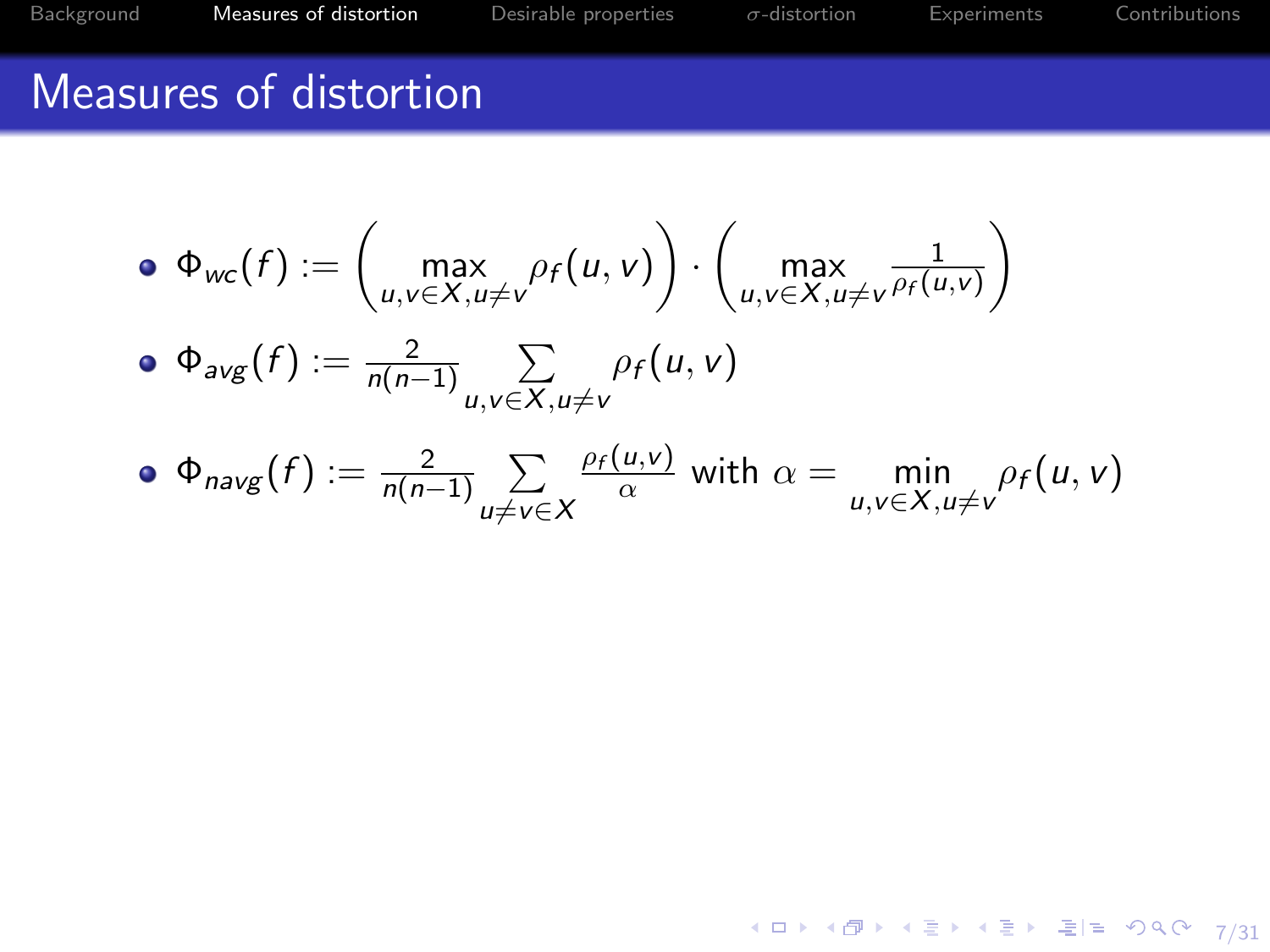## Measures of distortion

\n- \n
$$
\Phi_{wc}(f) := \left( \max_{u,v \in X, u \neq v} \rho_f(u,v) \right) \cdot \left( \max_{u,v \in X, u \neq v} \frac{1}{\rho_f(u,v)} \right)
$$
\n
\n- \n
$$
\Phi_{avg}(f) := \frac{2}{n(n-1)} \sum_{u,v \in X, u \neq v} \rho_f(u,v)
$$
\n
\n- \n
$$
\Phi_{navg}(f) := \frac{2}{n(n-1)} \sum_{u \neq v \in X} \frac{\rho_f(u,v)}{\alpha} \text{ with } \alpha = \min_{u,v \in X, u \neq v} \rho_f(u,v)
$$
\n
\n- \n
$$
\Phi_{l_q}(f) := \mathbb{E}_{\Pi} \left( \rho_f(u,v)^q \right)^{\frac{1}{q}}, \text{ (with } 1 \leq q < \infty\text{)}:
$$
\n
\n

4 ロ → 4 @ → 4 할 → 4 할 → 1할 = 12 → 20 0 + 2/31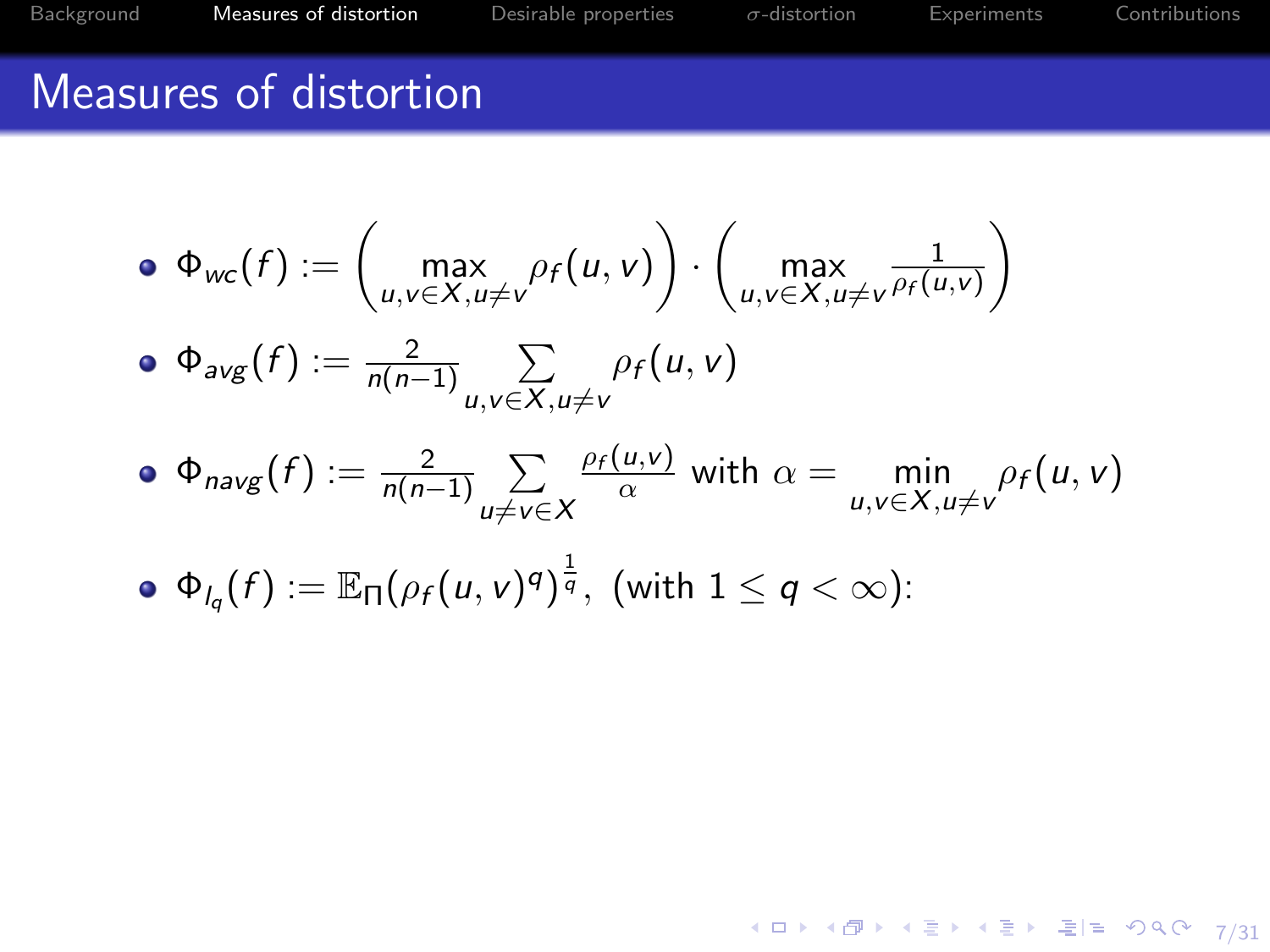### Measures of distortion

\n- \n
$$
\Phi_{wc}(f) := \left( \max_{u,v \in X, u \neq v} \rho_f(u,v) \right) \cdot \left( \max_{u,v \in X, u \neq v} \frac{1}{\rho_f(u,v)} \right)
$$
\n
\n- \n
$$
\Phi_{avg}(f) := \frac{2}{n(n-1)} \sum_{u,v \in X, u \neq v} \rho_f(u,v)
$$
\n
\n- \n
$$
\Phi_{navg}(f) := \frac{2}{n(n-1)} \sum_{u \neq v \in X} \frac{\rho_f(u,v)}{\alpha} \text{ with } \alpha = \min_{u,v \in X, u \neq v} \rho_f(u,v)
$$
\n
\n- \n
$$
\Phi_{l_q}(f) := \mathbb{E}_{\Pi} \left( \rho_f(u,v)^q \right)^{\frac{1}{q}}, \text{ (with } 1 \leq q < \infty\text{)}:
$$
\n
\n- \n
$$
\Phi_{\epsilon}(f) := \min_{S \subset \binom{X}{2}, |S| \geq (1-\epsilon)} \frac{n(n-1)}{2} \Phi_{wc}(f_S), \quad 0 < \epsilon < 1
$$
\n
\n

4 ロ → 4 @ → 4 할 → 4 할 → 1할 = 12 → 20 0 + 2/31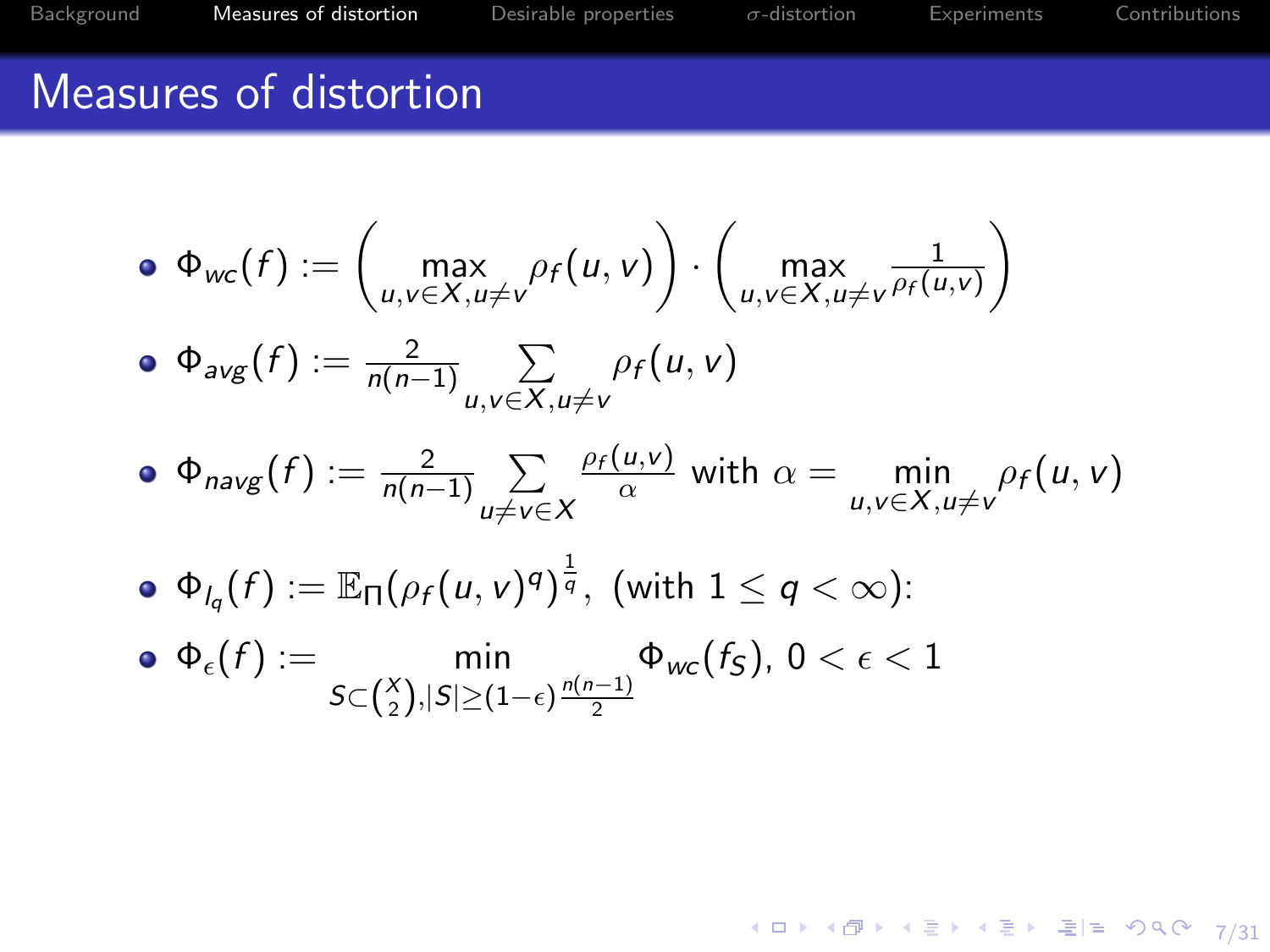# Measures of distortion

$$
\begin{aligned}\n\bullet \quad & \Phi_{wc}(f) := \left( \max_{u,v \in X, u \neq v} \rho_f(u,v) \right) \cdot \left( \max_{u,v \in X, u \neq v} \frac{1}{\rho_f(u,v)} \right) \\
& \bullet \quad & \Phi_{avg}(f) := \frac{2}{n(n-1)} \sum_{u,v \in X, u \neq v} \rho_f(u,v) \\
& \bullet \quad & \Phi_{navg}(f) := \frac{2}{n(n-1)} \sum_{u \neq v \in X} \frac{\rho_f(u,v)}{\alpha} \text{ with } \alpha = \min_{u,v \in X, u \neq v} \rho_f(u,v) \\
& \bullet \quad & \Phi_{l_q}(f) := \mathbb{E}_{\Pi} \left( \rho_f(u,v)^q \right)^{\frac{1}{q}}, \text{ (with } 1 \leq q < \infty): \\
& \bullet \quad & \Phi_{\epsilon}(f) := \min_{S \subset \binom{X}{2}, |S| \geq (1-\epsilon)} \frac{n(n-1)}{2} \Phi_{wc}(f_S), \ 0 < \epsilon < 1 \\
& \bullet \quad & \Phi_{klocal}(f) := \left( \max_{u \in X, v \in kNN(u)} \rho_f(u,v) \right) \cdot \left( \max_{u \in X, v \in kNN(u)} \frac{1}{\rho_f(u,v)} \right)\n\end{aligned}
$$

4 ロ → 4 @ → 4 할 → 4 할 → 2 할 = 9 % ® 7/31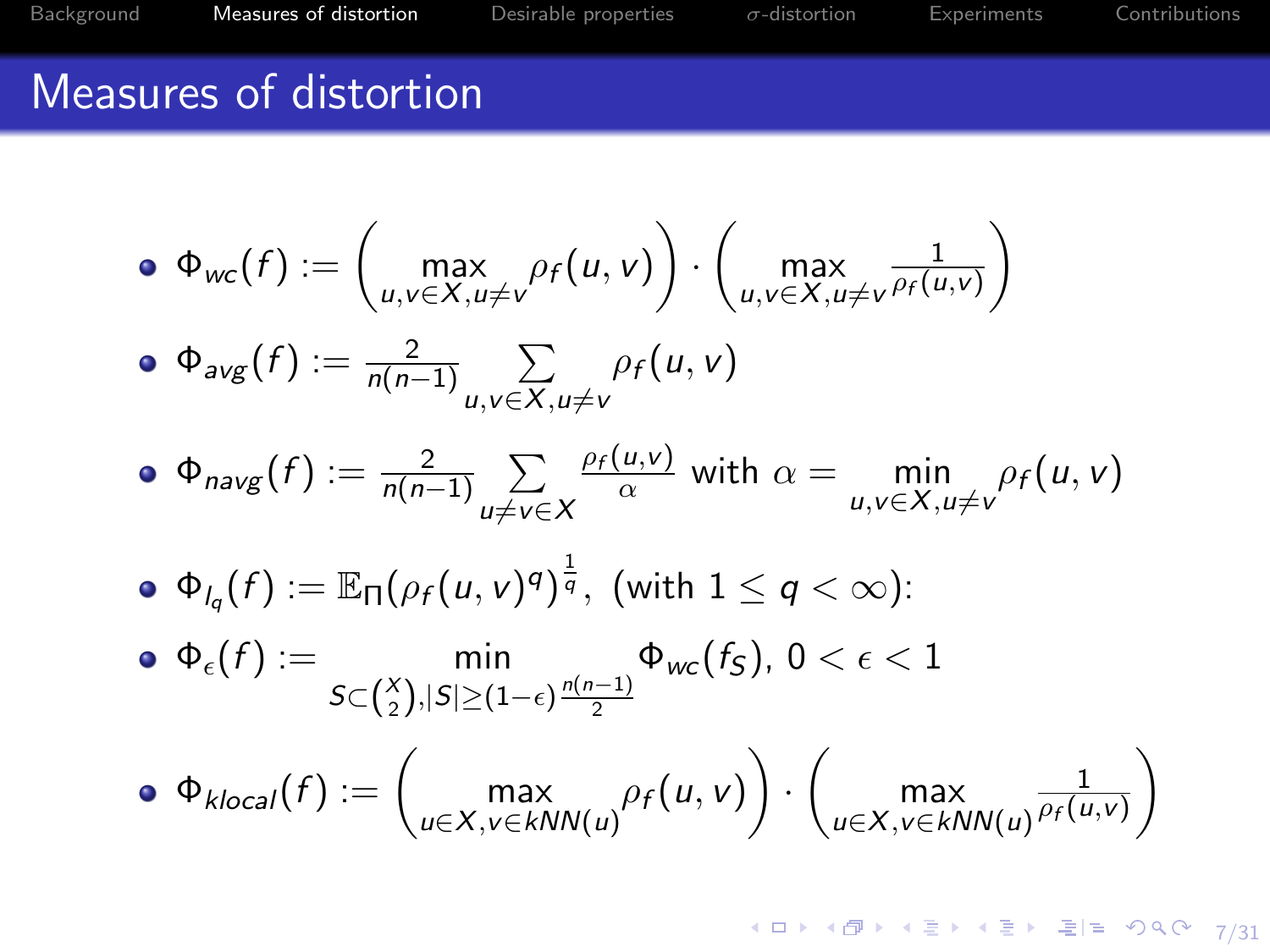# Worstcase distortion

Consider the following problem:

Let  $(\mathcal{X},d_{\mathsf{x}})$  be an arbitrary metric space and let  $(\mathbb{R}^d,\mathit{l}_2)$ denote the Euclidean space of dimension d. Determine a value of d such that for any finite dataset  $X = \{x_1, x_2, ..., x_n\}$ sampled from  $(\mathcal{X}, d_x)$  according to some probability distribution  ${\mathcal P}$ , there exists a mapping  $f:X\to{\mathbb R}^d$  such that the worstcase distortion  $(\Phi_{wc})$  of the mapping f is bounded.

4 ロ ▶ 4 @ ▶ 4 호 ▶ 4 호 ▶ 호 (박 9) 900 × 8/31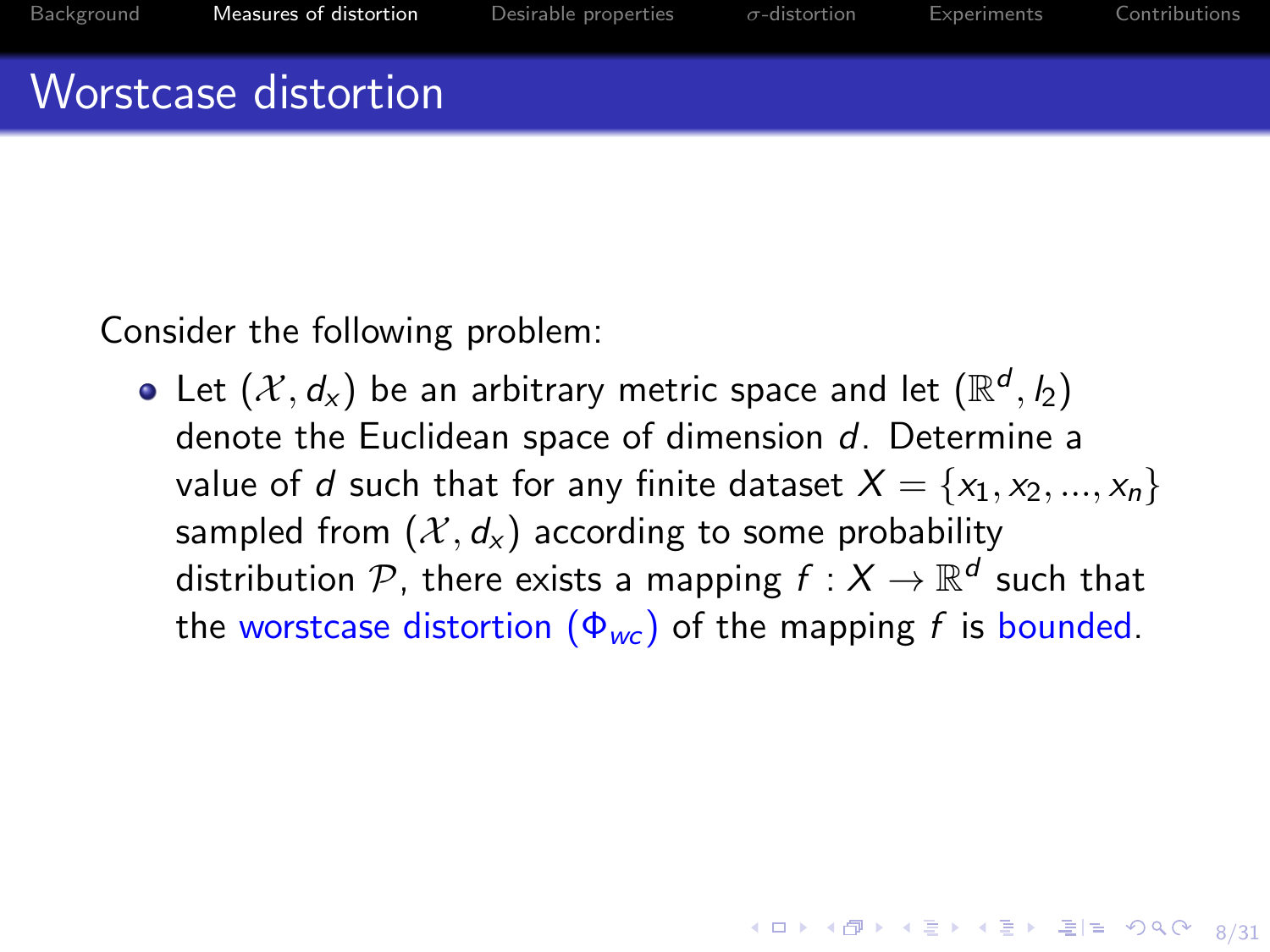# Worstcase distortion

Consider the following problem:

- Let  $(\mathcal{X},d_{\mathsf{x}})$  be an arbitrary metric space and let  $(\mathbb{R}^d,\mathit{l}_2)$ denote the Euclidean space of dimension d. Determine a value of d such that for any finite dataset  $X = \{x_1, x_2, ..., x_n\}$ sampled from  $(\mathcal{X}, d_x)$  according to some probability distribution  ${\mathcal P}$ , there exists a mapping  $f:X\to{\mathbb R}^d$  such that the worstcase distortion  $(\Phi_{wc})$  of the mapping f is bounded.
- Does there always exist a solution to this problem?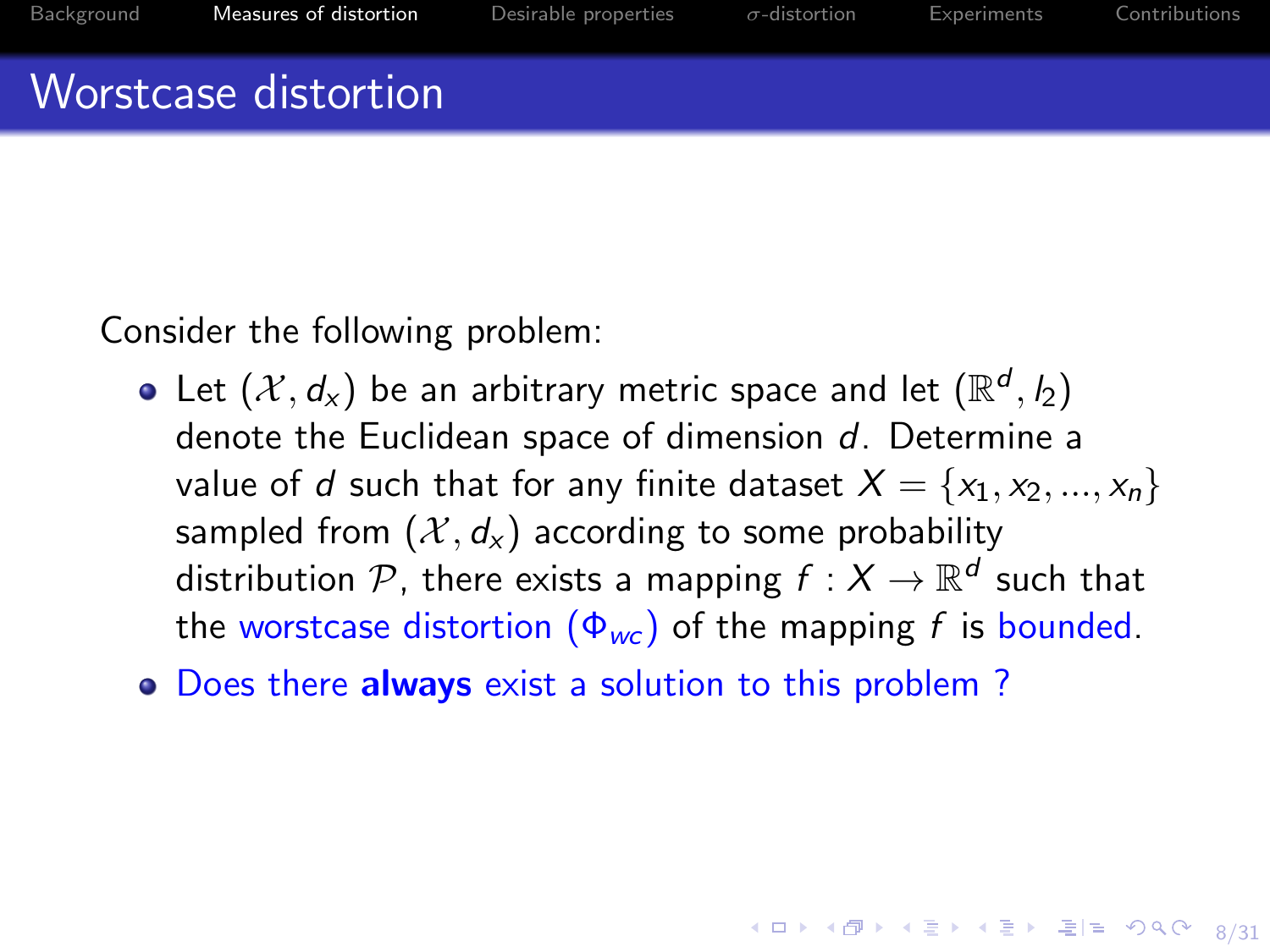4 ロ → 4 @ → 4 할 → 4 할 → 별 = 9 9 0 º 9/31

# Impossibility results for wc distortion

Theorem (Bourgain [1985,](#page-48-0) Johnson and Lindenstrauss [1984\)](#page-49-0)

Any finite metric space can be embedded into Euclidean space with dimension  $O(log n)$  and wc distortion  $O(log n)$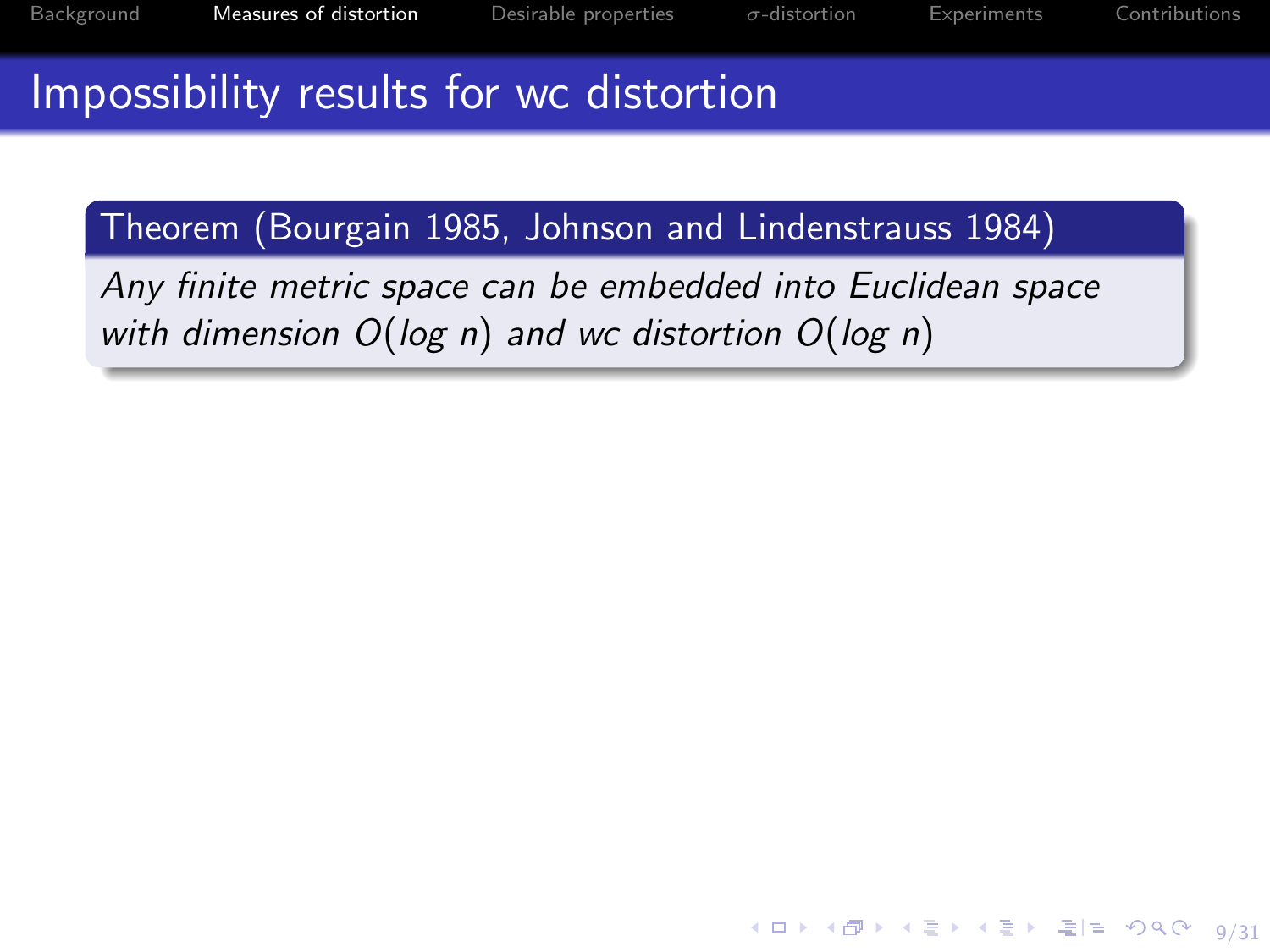# Impossibility results for wc distortion

Theorem (Bourgain [1985,](#page-48-0) Johnson and Lindenstrauss [1984\)](#page-49-0)

Any finite metric space can be embedded into Euclidean space with dimension  $O(log n)$  and wc distortion  $O(log n)$ 

#### Theorem (Larsen and Nelson [2016\)](#page-49-1)

For any integers  $n, k \geq 2$  and for  $1/(\min\{n, k\})^{0.4999} < \epsilon \leq 1$ , there exists an n point subset of  $\mathbb{R}^k$  such that any embedding in  $(\mathbb{R}^d, I_2)$  that has wc distortion  $1+\epsilon$  requires that  $d = \Omega(\frac{\log(\epsilon^2 n)}{\epsilon^2})$  $\frac{(\epsilon^{-n})}{\epsilon^2}$ ).

4 ロ → 4 @ → 4 할 → 4 할 → 1할 = 900 0 9/31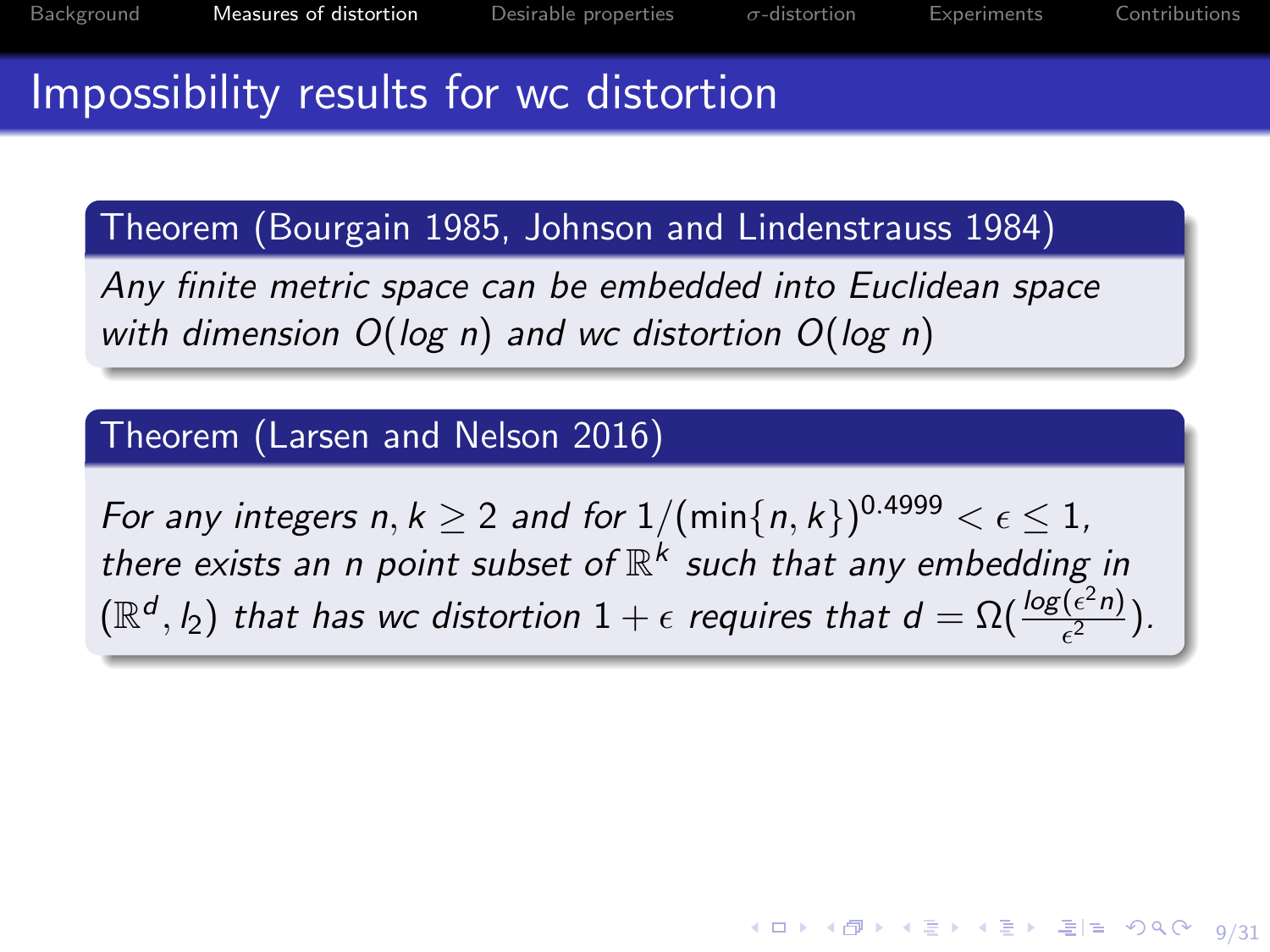## Impossibility results for wc distortion

Theorem (Bourgain [1985,](#page-48-0) Johnson and Lindenstrauss [1984\)](#page-49-0)

Any finite metric space can be embedded into Euclidean space with dimension  $O(log n)$  and wc distortion  $O(log n)$ 

#### Theorem (Larsen and Nelson [2016\)](#page-49-1)

For any integers  $n, k \geq 2$  and for  $1/(\min\{n, k\})^{0.4999} < \epsilon \leq 1$ , there exists an n point subset of  $\mathbb{R}^k$  such that any embedding in  $(\mathbb{R}^d, I_2)$  that has wc distortion  $1+\epsilon$  requires that  $d = \Omega(\frac{\log(\epsilon^2 n)}{\epsilon^2})$  $\frac{(\epsilon^{-n})}{\epsilon^2}$ ).

#### Theorem (Linial, London, and Rabinovich [1995\)](#page-49-2)

Any embedding of an n vertex constant degree expander into Euclidean space requires that  $\Phi_{wc} = \Omega(\log n)$ .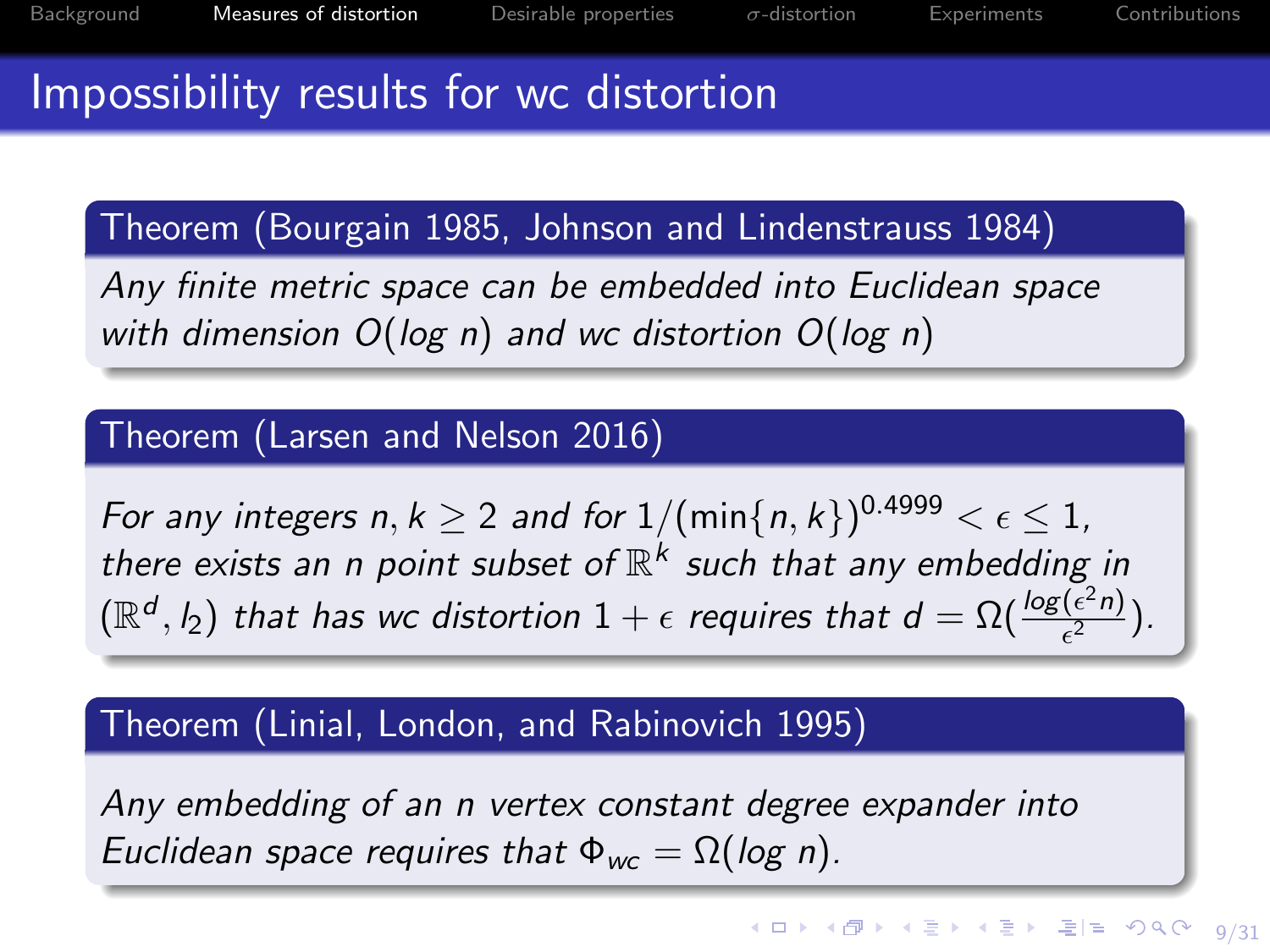#### Other measures of distortion

#### Theorem (Abraham, Bartal, and Neiman [2006\)](#page-48-1)

For any arbitrary finite metric space there exists an embedding into  $(\mathbb{R}^d, l_2)$  with average distortion  $O(1)$ , where  $d = O(\log n)$ . The worstcase distortion of this embedding is O(log n).

**Its probably unsurprising since we imposed no restrictions on** the underlying metric space. For instance, if we consider worstcase distortion as our measure of distortion, we are essentially expecting bi-lipschitz equivalence between any discrete metric space and Euclidean space.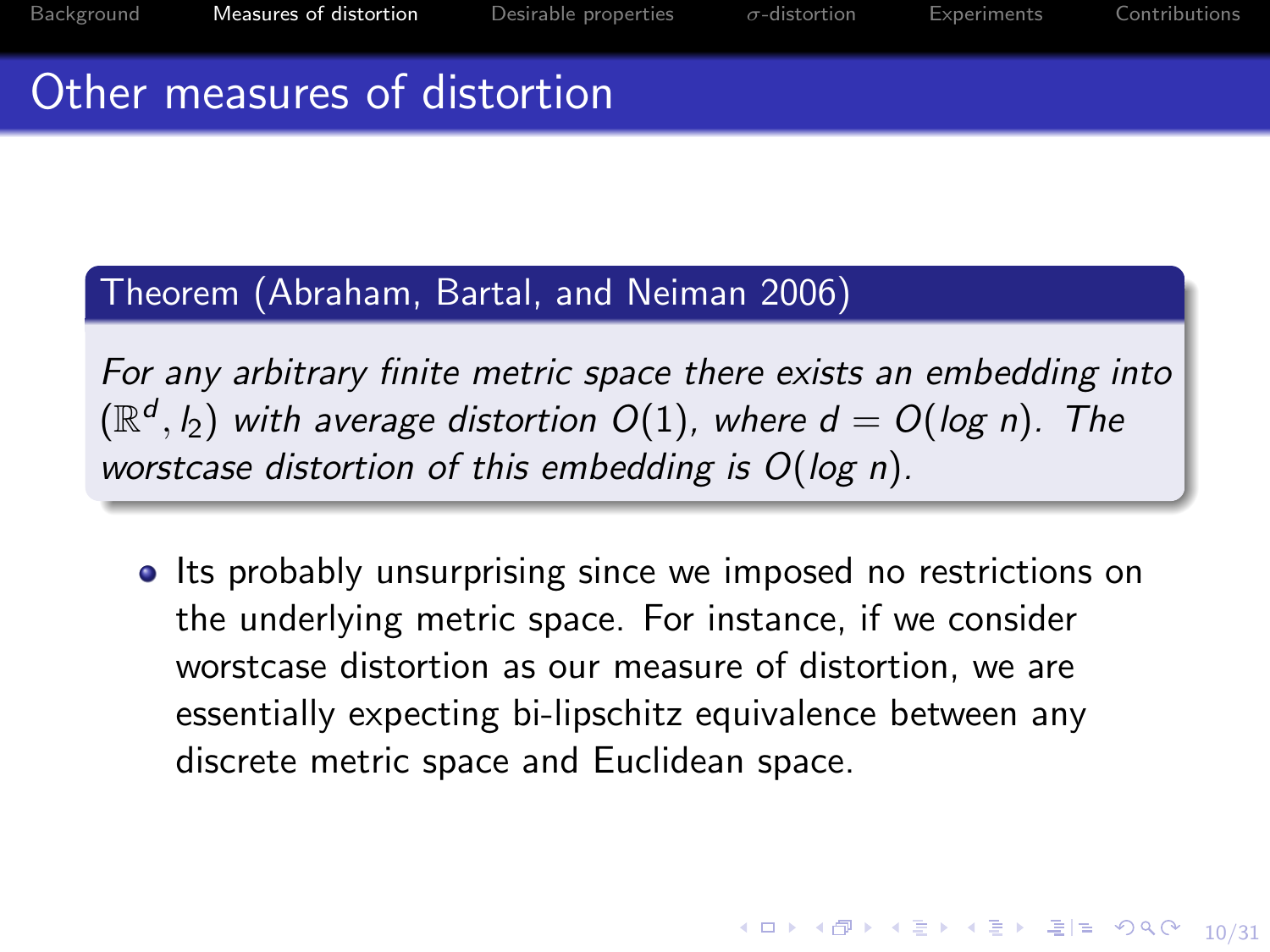[Background](#page-2-0) [Measures of distortion](#page-9-0) [Desirable properties](#page-24-0) σ[-distortion](#page-31-0) [Experiments](#page-37-0) [Contributions](#page-42-0)

# Growth restricted metrics

- Metric spaces of bounded intrinsic dimension.
- Dispels the volume argument.
- Doubling property is preserved under bi-lipschitz maps.
- Its a necessary condition for bi-lipschitz equivalence to Euclidean space.



Figure: Equilateral space and the volume argument.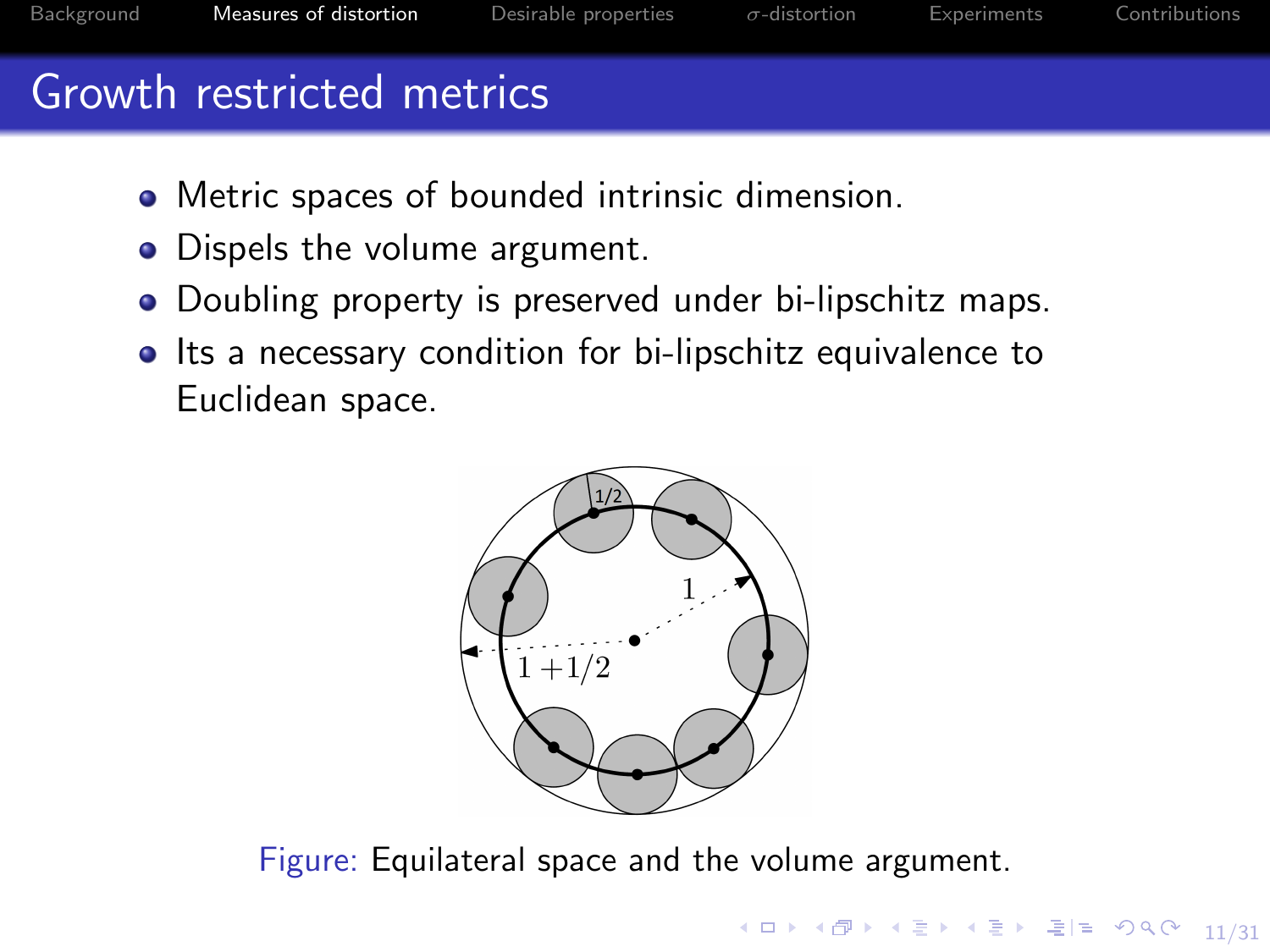# Doubling metrics

#### Theorem (Gupta, Krauthgamer, and Lee [2003\)](#page-48-2)

There exists a family of metrics  $(L_k, d_G)$  which are uniformly doubling such that the minimum distortion required for an embedding f of  $(L_k, d_G)$  into any Euclidean space requires that the worst case distortion incurred by f is  $\Omega(\sqrt{\log |L_k|})$ .

#### Theorem (Abraham, Bartal, and Neiman [2006\)](#page-48-1)

For any arbitrary finite doubling space  $(X, d_X)$  with cardinality n and doubling dimension  $\lambda$ , there exists an embedding  $f: (X,d_X) \to (\mathbb{R}^d, l_2)$ , where  $d = O(\lambda log \; \lambda)$  such that  $\Phi_{\mu\nu\sigma} = O(1)$ .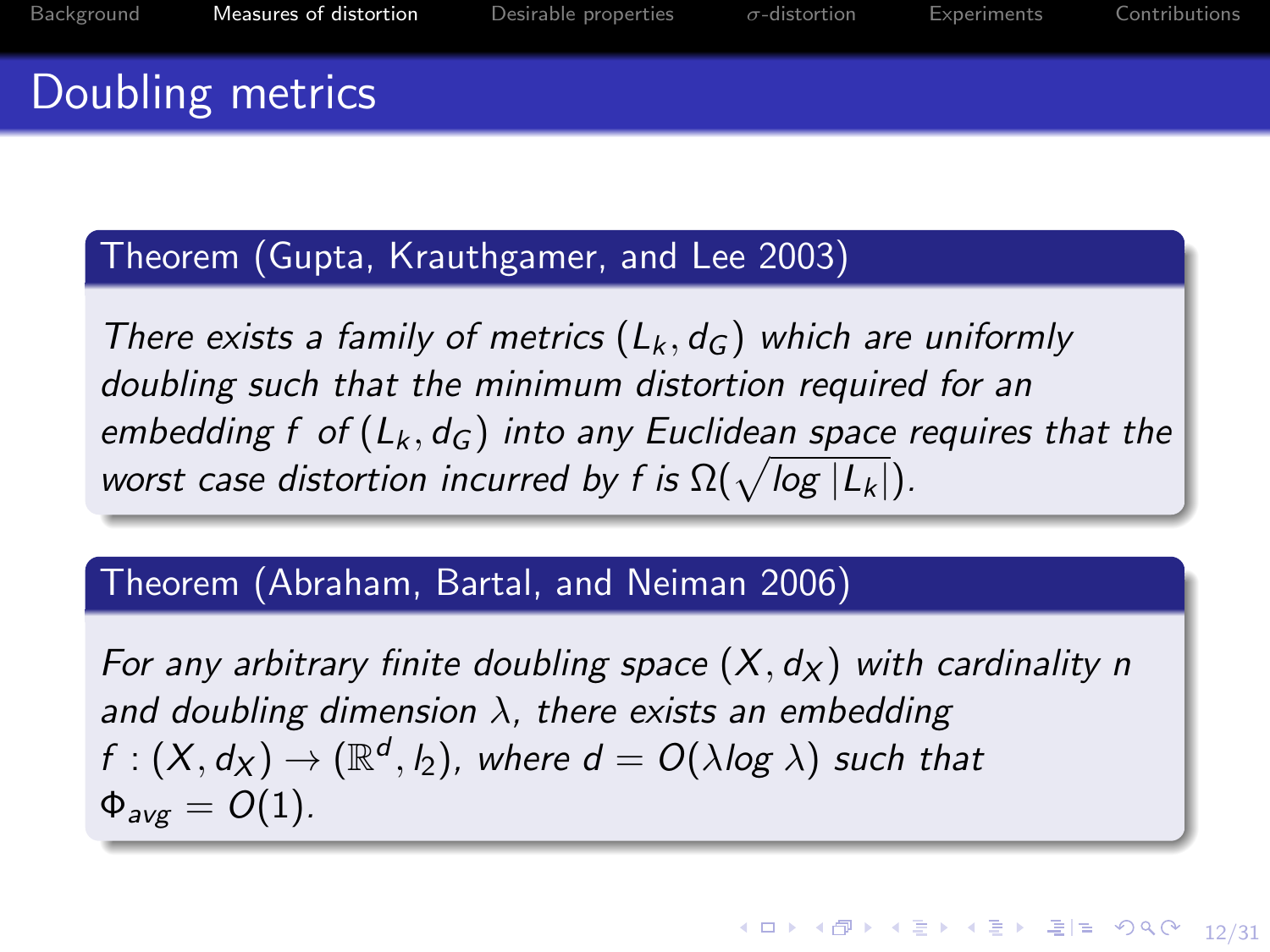# Summary so far and further questions...

- It is possible to achieve constant dimensional embeddings of uniformly doubling spaces with bounded average distortion but it is not possible to find such embeddings which can achieve bounded worstcase distortion.
- **•** Similar results exist for other measures of distortion.
- Which of these results/measures of distortion are meaningful in the context of ML ?
- Rephrasing this, what are some of the properties that a measure of distortion needs to satisfy in order to be deemed as *meaningful* in the context of ML?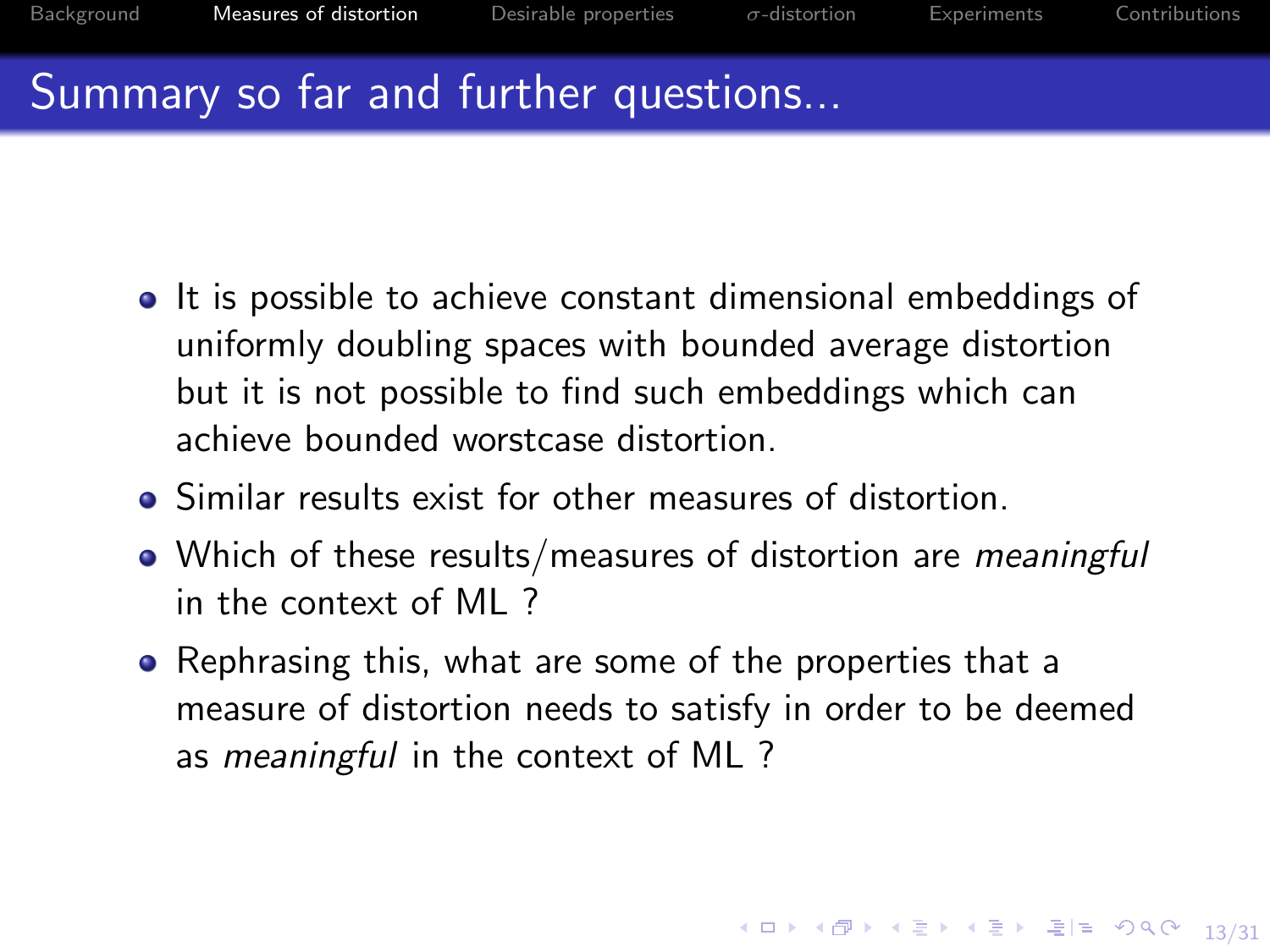4 ロ ▶ 4 @ ▶ 4 블 ▶ 4 블 ▶ - 로(로) 900 0 14/31

### <span id="page-24-0"></span>Properties of distortion measures

#### Guiding principle

A good embedding preserves **most** distances as well as possible while better preserving the distances between pairs of points which could be critical for a given task.

- Basic properties
	- For any distortion function, irrespective of the context.
- Advances properties
	- Necessary characteristics of distortion measures in the context of ML.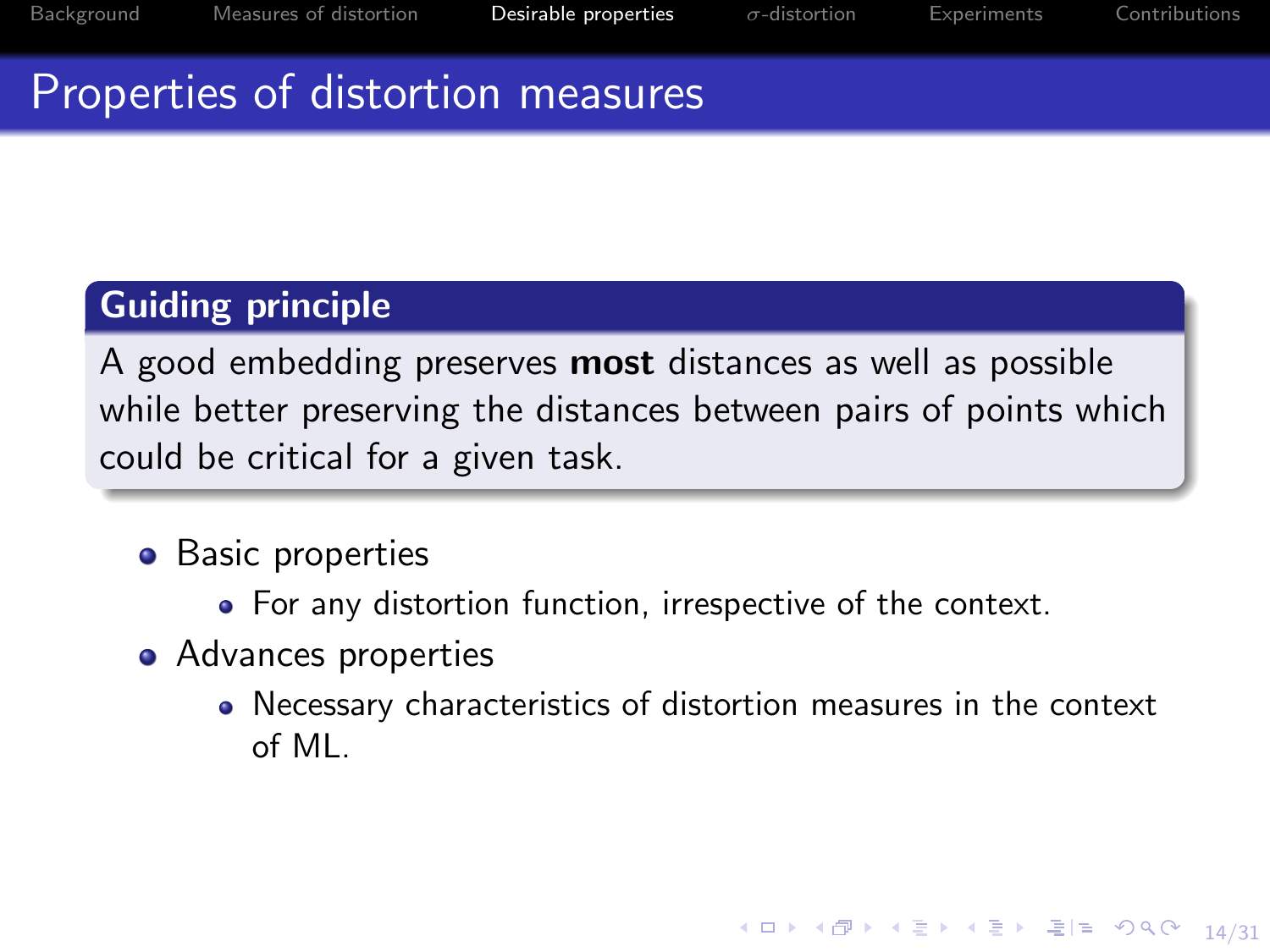# Basic properties

#### Definition (Scale invariance)

Let  $f : (X, d_X) \to (Y, d_Y)$  and  $g : (X, d_X) \to (Y, d_Y)$  be two injective mappings. A distortion measure  $\Phi$  is said to be scale invariant if  $\exists \alpha \in \mathbb{R}, \forall u \in X, f(u) = \alpha g(u) \implies \Phi(f) = \Phi(g)$ .

#### Definition (Translation invariance)

A measure of distortion Φ is said to be translation invariant if  $\exists \alpha \in \mathbb{R}, \forall u \in X, f(u) = g(u) + \alpha; \implies \Phi(f) = \Phi(g).$ 

1日 ▶ 1 御 ▶ 1 블 ▶ 1 블 ▶ - 블|팔, 90 0 - 15/31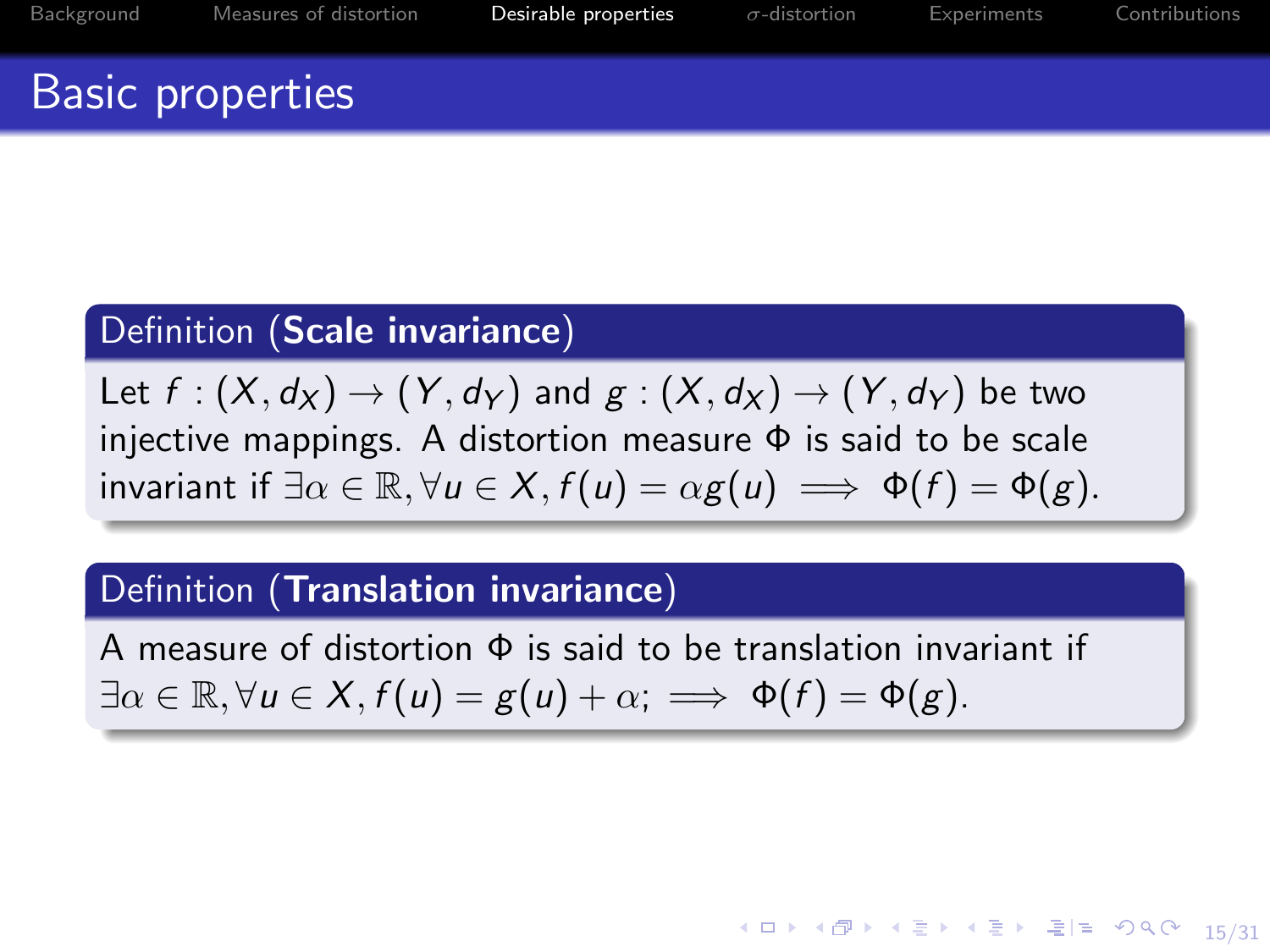4 ロ → 4 @ ▶ 4 블 ▶ 4 블 ▶ - 콜| 게 9 ٩ 0 - 16/31

# Basic properties

#### Definition (Monotonicity)

Let 
$$
f : (X, d_X) \to (Y, d_Y)
$$
 and  $g : (X, d_X) \to (Y, d_Y)$  be  
embeddings. Define  $\alpha(f) = (\frac{2}{n(n-1)}) \sum_{u \neq v \in X} \rho_f(u, v)$  as the scaling  
constant of f. Then a measure of distortion  $\Phi$  is said to be  
meatenic if  $\forall u, v \in Y$ .

monotonic if  $\forall u, v \in X$ :

$$
\left(\left(\frac{\rho_f(u,v)}{\alpha(f)}\leq \frac{\rho_g(u,v)}{\alpha(g)}\leq 1\right) \text{ or } \left(\frac{\rho_f(u,v)}{\alpha(f)}\geq \frac{\rho_g(u,v)}{\alpha(g)}\geq 1\right)\right)
$$
  

$$
\implies \Phi(f)\geq \Phi(g)
$$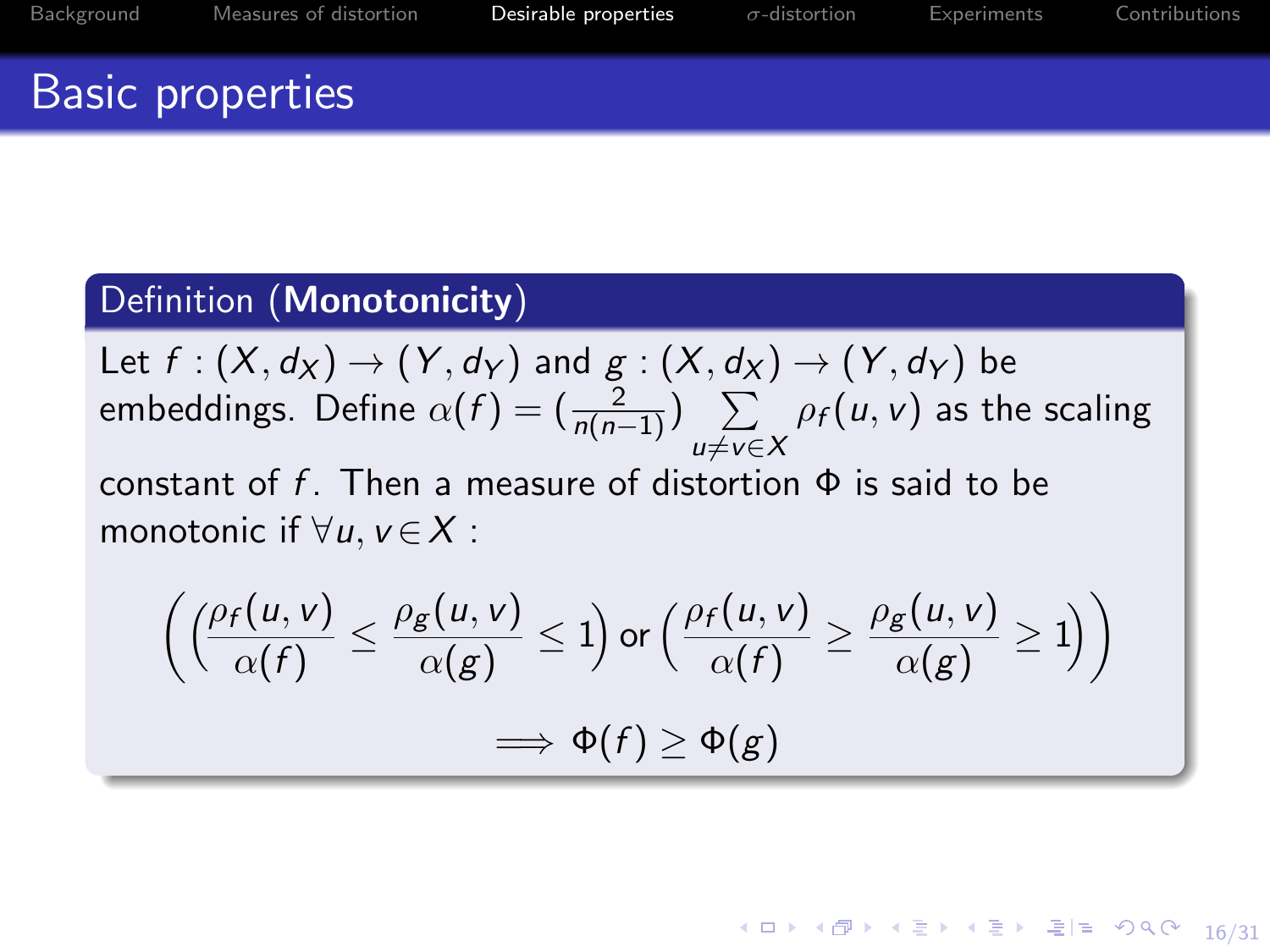#### Advanced properties - Robustness to outliers

#### Definition (Robustness to outliers in data)

Let  $I: (X, d_X) \to (X, d_X)$  be an isometry. Fix arbitrary  $x_0, x^* \in X$ and  $\beta > 0$ . For any  $n \in \mathbb{N}$ , let  $X_n = \{x_1, x_2, ..., x_n\} \subset X \setminus B(x_0, \beta)$ . Let  $f_n: X_n \cup \{x_0\} \rightarrow X$  such that

$$
f_n(x) = \begin{cases} x^*, & \text{if } x = x_0. \\ x, & \text{otherwise.} \end{cases}
$$
 (1)

We say that a measure of distortion  $\Phi$  is not robust to outliers if  $\lim\limits_{n\to\infty}\Phi(f_n)\neq\lim\limits_{n\to\infty}\Phi(I_n)$ , where  $I_n$  denotes the restriction of the mapping *I* to  $X_n \cup \{x_0\}$ .

• Can be extended to distorting a constant order of the points.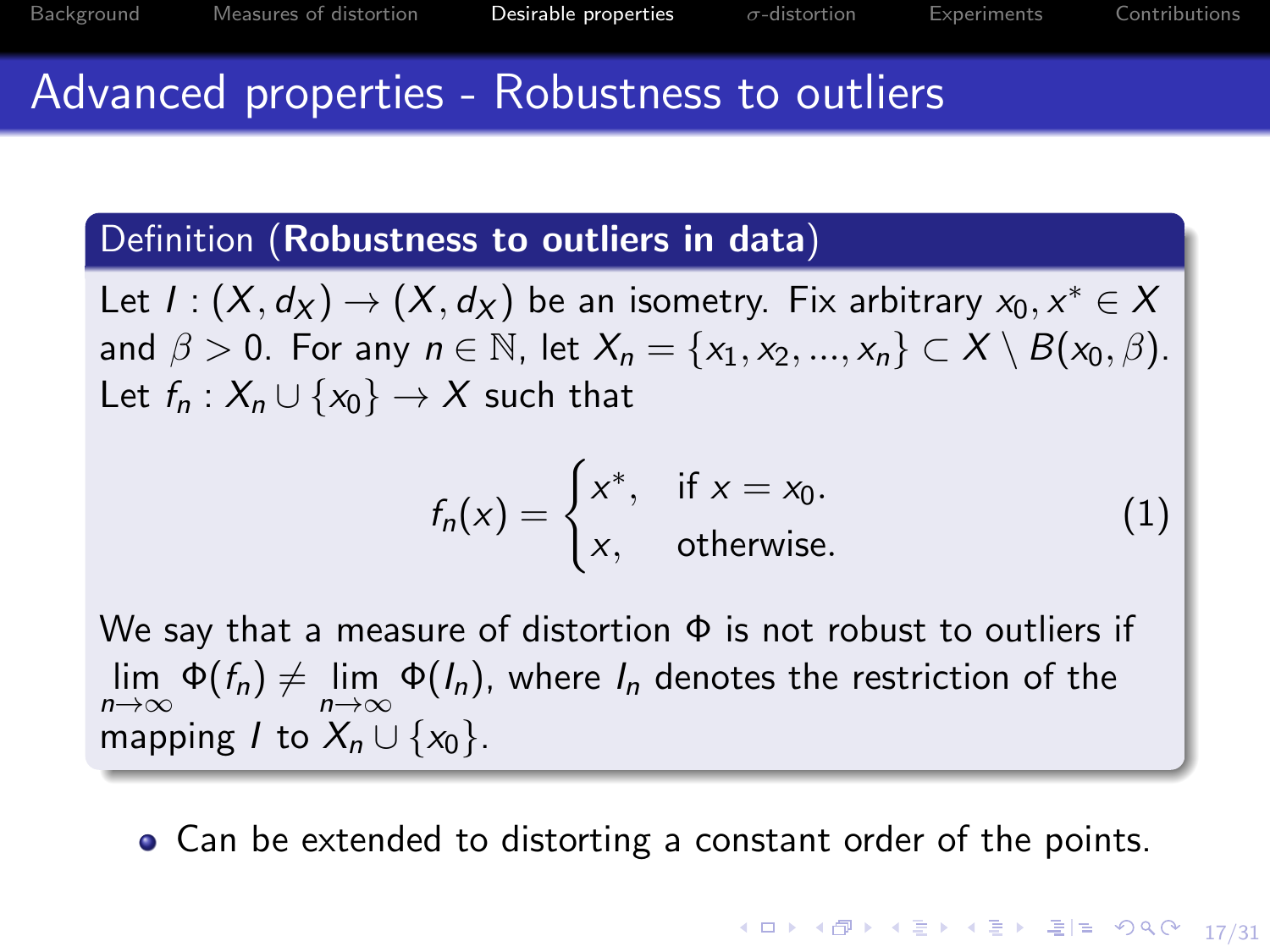18/31

#### Advanced properties - Robustness to outliers

#### Definition (Robustness to outliers in distances)

Let  $I: (X, d_X) \to (X, d_X)$  be an isometry. Let  $X_D = \{x_1, x_2, \dots, x_m\} \subset X$ . Let  $f : X_D \to X$  be an injective mapping such that there exists a  $K \in \mathbb{N}$  such that  $|G| < K$ , where  $G = \{(u, v) \in X_D \times X_D : d_X(f(u), f(v)) \neq d_X(u, v)\}\$ . For any  $n \in \mathbb{N}$ , let  $f_n$  and  $I_n$  denote the restriction of the mappings f and I, respectively, to  $X_n = \{x_1, x_2, ..., x_n\} \subset X_D$ . We say that a measure of distortion  $\Phi$  is not robust to outliers if  $\lim_{n\to\infty}\Phi(f_n)\neq \lim_{n\to\infty}\Phi(f_n)$ .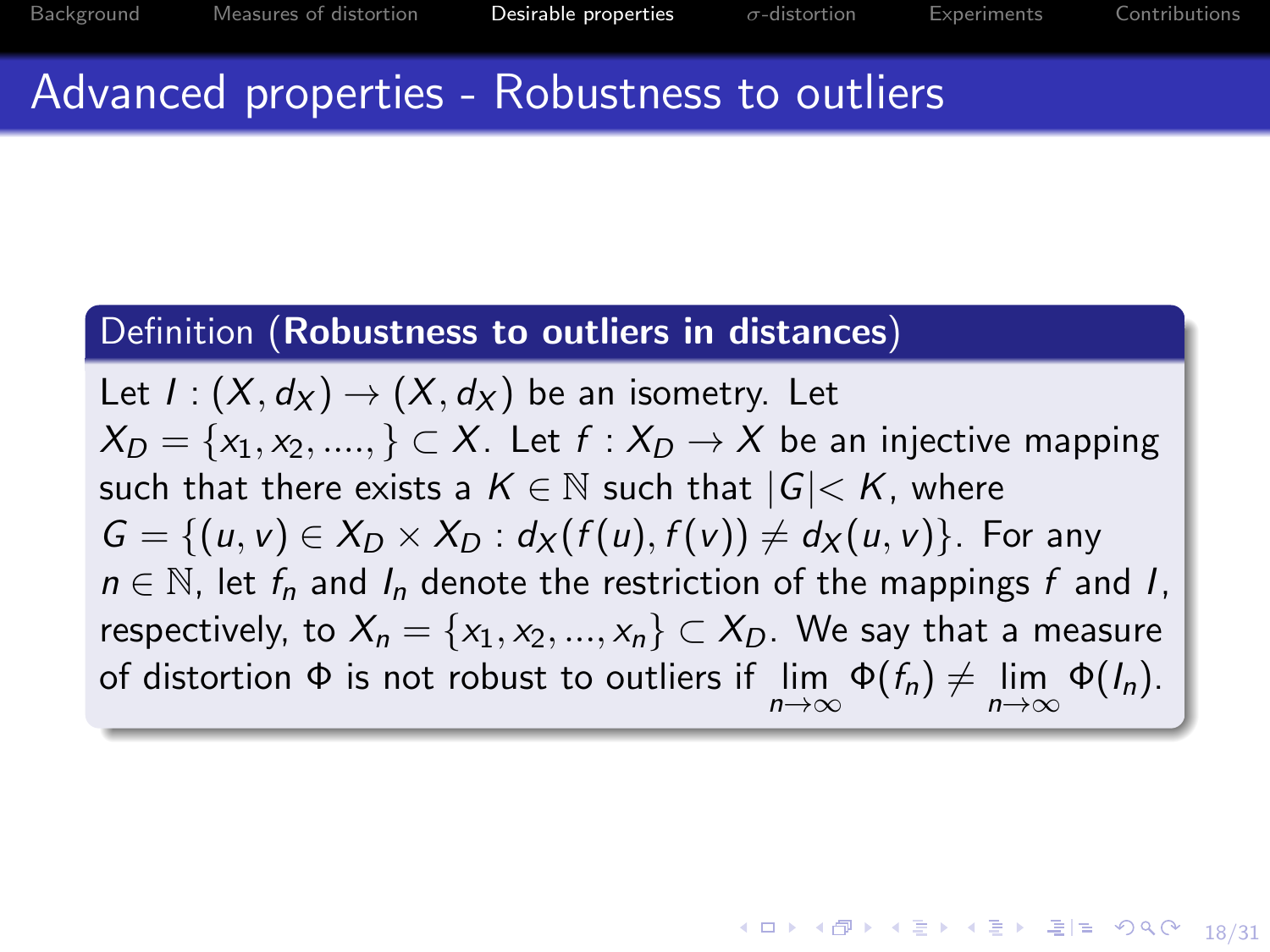### Advanced Properties

#### Definition (Incorporation of a probability measure)

Let  $(X, d_X)$  be an arbitrary metric space. Let  $X_n = \{x_1, x_2, ..., x_n\}$ be a finite subset of X. Let  $P_n$  denote a probability distribution on  $X_n$ . Fix arbitrary  $x^*, y^* \in X_n$  such that  $P_n(x^*) > P_n(y^*)$ . Let  $\mathsf{x}',\mathsf{y}' \in \mathsf{X}$  such that  $\forall i \in [\mathsf{n}], \mathsf{d}_\mathsf{X}(\mathsf{x}_i, \mathsf{x}') = \alpha_i \mathsf{d}_\mathsf{X}(\mathsf{x}_i, \mathsf{x}^*)$  and  $d_X(x_i, y') = \alpha_i d_X(x_i, y^*)$ . Let  $f, g: X_n \to X$  be two embeddings such that:

$$
f(x) = \begin{cases} x', & \text{if } x = x^*. \\ x, & \text{otherwise.} \end{cases}, \quad g(x) = \begin{cases} y', & \text{if } x = y^*. \\ x, & \text{otherwise.} \end{cases}
$$

Then a measure of distortion  $\Phi$  is said to incorporate the probability distribution  $P_n$  if  $\Phi(f) > \Phi(g)$ .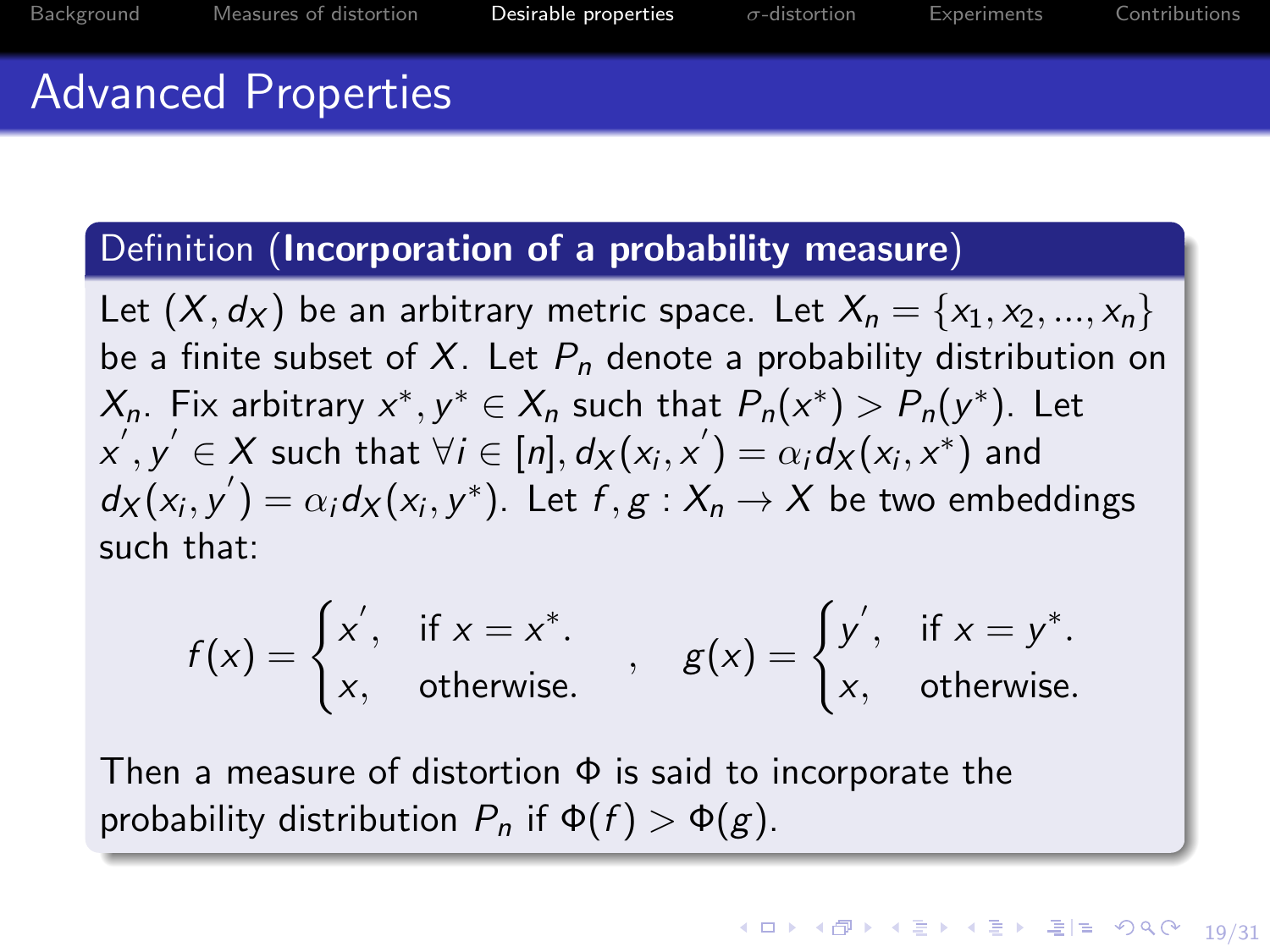#### Properties of existing distortion measures

Theorem (Properties of existing distortion measures)

For all choices of the parameters  $1 \le q \le \infty$ ,  $0 \le \epsilon \le 1$ ,

 $1 \leq k \leq n$ , the following statements are true:

- $(a)$   $\Phi_{wc}$ ,  $\Phi_{avg}$ ,  $\Phi_{navg}$ ,  $\Phi_{lq}$ ,  $\Phi_{\epsilon}$  and  $\Phi_{klocal}$  satisfy the property of translation invariance.
- (b)  $\Phi_{wc}$ ,  $\Phi_{navg}$ ,  $\Phi_{\epsilon}$ ,  $\Phi_{klocal}$  satisfy the properties of scale invariance *and* monotonicity.  $\Phi_{\mathsf{avg}}$  and  $\Phi_{\mathsf{l}_q}$  fail to satisfy these properties.
- (c)  $\Phi_{\epsilon}$ ,  $\Phi_{\text{avg}}$ ,  $\Phi_{l_q}$  satisfy the property of **robustness to outliers**. The measures  $\Phi_{wc}$ ,  $\Phi_{naver}$ ,  $\Phi_{klocal}$  fail to do so.
- $(d)$  The distortion measures Φ<sub>wc</sub>, Φ<sub>avg</sub>, Φ<sub>navg</sub>, Φ<sub>lq</sub>, Φ<sub>ε</sub>, Φ<sub>klocal</sub> fail to incorporate a probability distribution defined on the data space.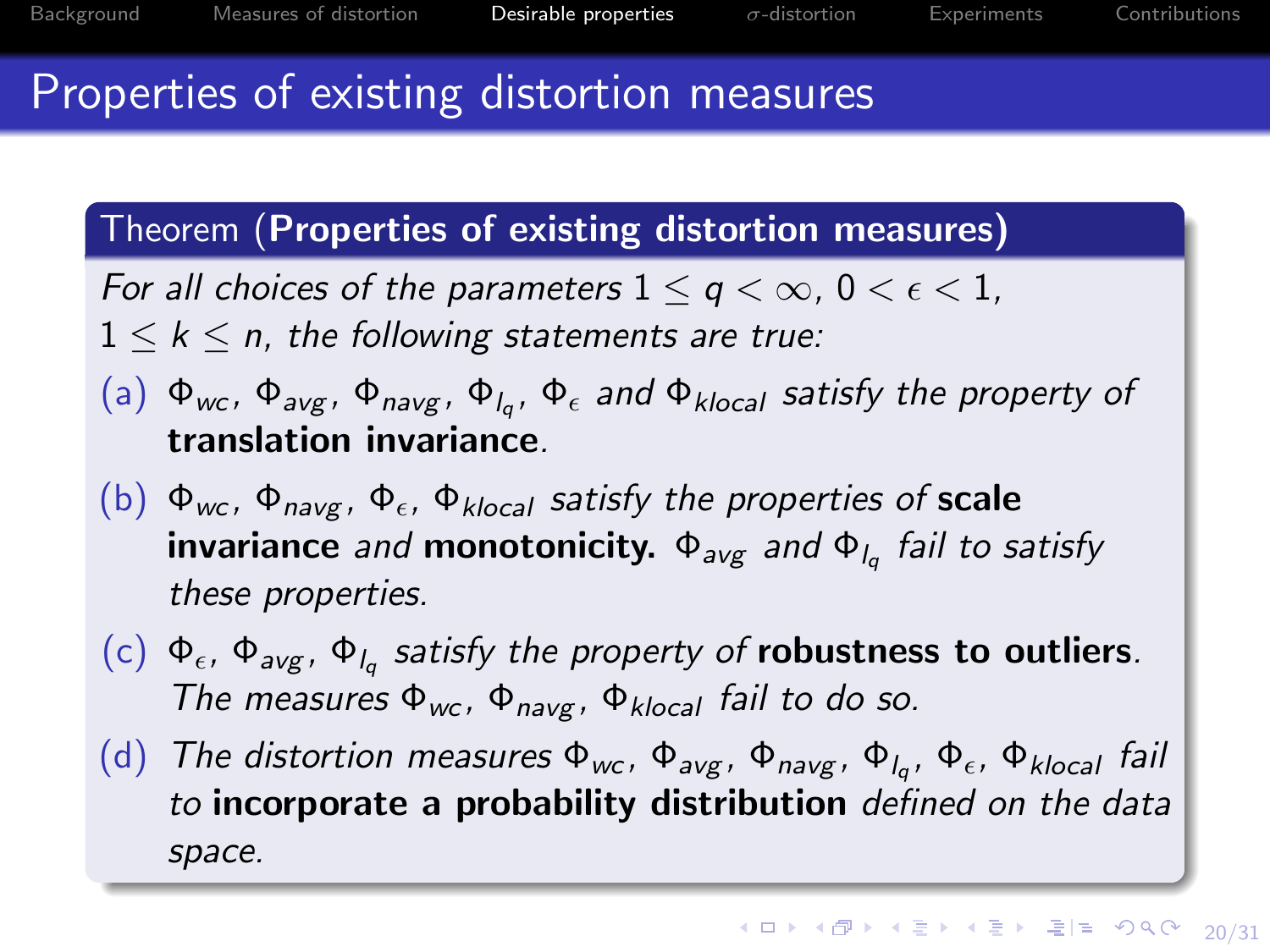4 ロ → 4 @ → 4 할 → 4 할 → [할 → 9 Q ① - 21/31]

# <span id="page-31-0"></span> $\sigma$ -distortion and properties

#### Definition ( $\sigma$ -distortion)

Let  $X_n$  be a finite subset of X. Given a distribution  $P_n$  over  $X_n$ , let  $\Pi = P_n \times P_n$  denote the distribution on the product space  $X_n \times X_n$ . For any embedding f, let  $\widetilde{\rho}_f(u, v)$  denote the normalized ratio of distances given by  $\rho_f(u,v)/{\sum_{(u,v)\in X\times X, u\neq v}\rho_f(u,v)}.$  The  $\sigma$ -distortion is then defined as

$$
\mathbb{E}_{\Pi}(\widetilde{\rho}_f(u,v)-1)^2. \tag{2}
$$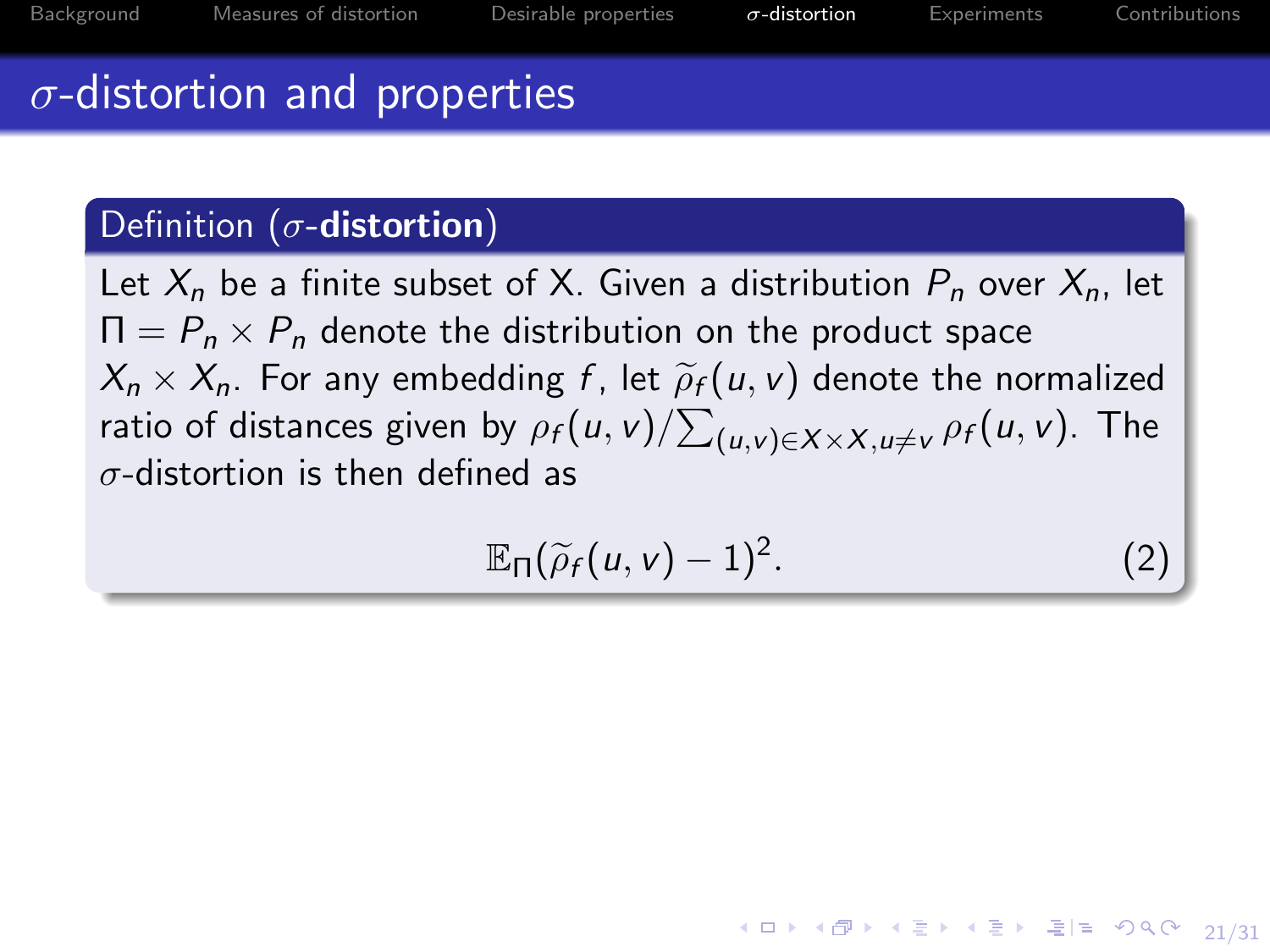# $\sigma$ -distortion and properties

#### Definition ( $\sigma$ -distortion)

Let  $X_n$  be a finite subset of X. Given a distribution  $P_n$  over  $X_n$ , let  $\Pi = P_n \times P_n$  denote the distribution on the product space  $X_n \times X_n$ . For any embedding f, let  $\widetilde{\rho}_f(u, v)$  denote the normalized ratio of distances given by  $\rho_f(u,v)/{\sum_{(u,v)\in X\times X,u\neq v}\rho_f(u,v)}.$  The  $\sigma$ -distortion is then defined as

$$
\mathbb{E}_{\Pi}(\widetilde{\rho}_f(u,v)-1)^2. \tag{2}
$$

#### Theorem (Basic and advanced properties of  $\sigma$ -distortion)

The  $\sigma$ - distortion (a) is invariant to scale and translations (b) satisfies the property of monotonicity.  $(c)$  is robust to outliers in data and outliers in distances  $(d)$  incorporates a probability distribution *into its evaluation*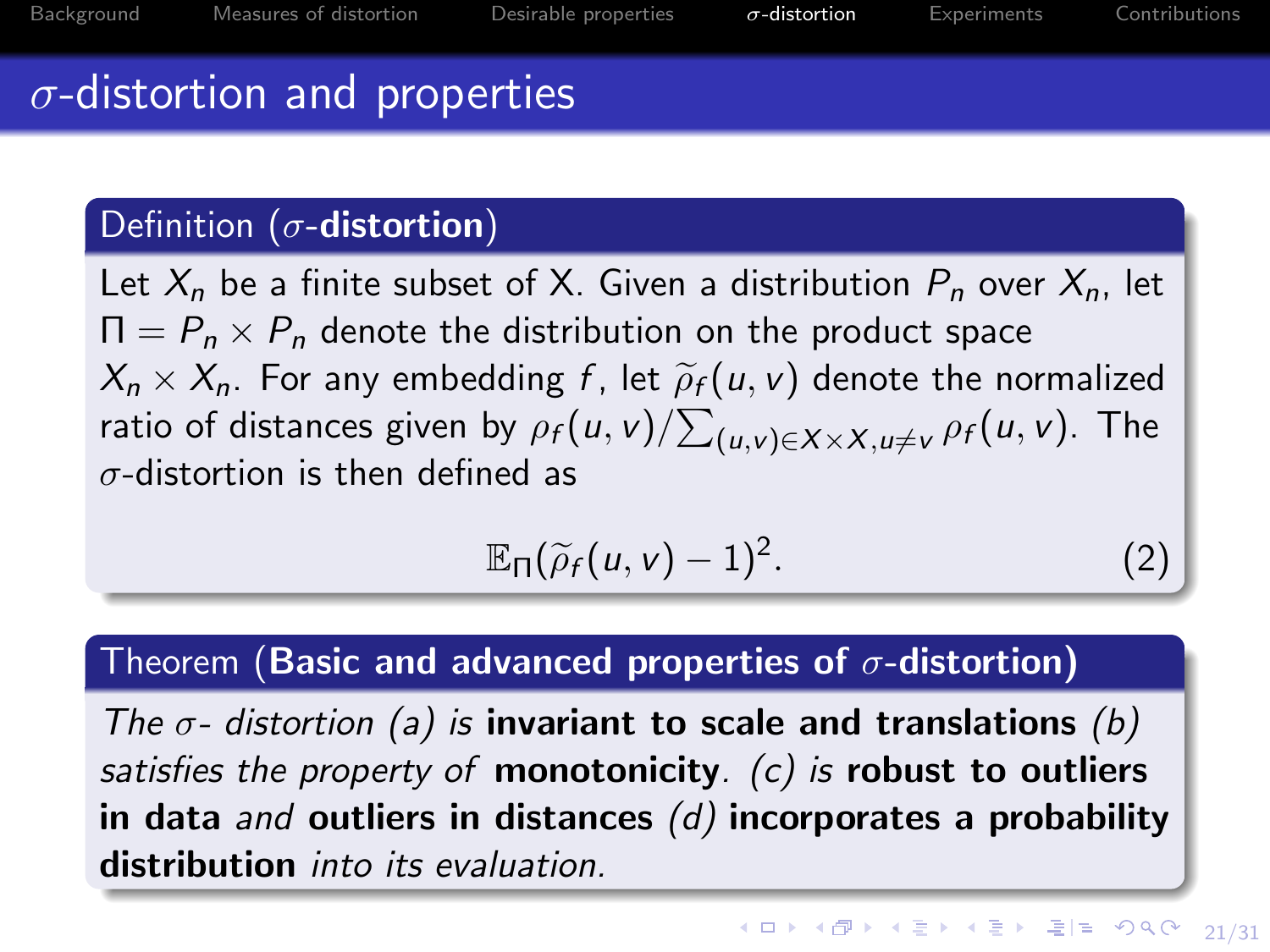4 ロ ▶ 4 @ ▶ 4 로 ▶ 4 로 ▶ \_로 ⊨ 20 9 9 9 22/31

## Euclidean representation with bounded  $\sigma$ -distortion

Consider the following problem:

Let  $(\mathcal{X},d_{\mathsf{x}})$  be an arbitrary metric space and let  $(\mathbb{R}^d,\mathit{l}_2)$ denote the Euclidean space of dimension d. Determine a value of d such that for any finite dataset  $X = \{x_1, x_2, ..., x_n\}$ sampled from  $(\mathcal{X}, d_x)$  according to some probability distribution  ${\mathcal P}$ , there exists a mapping  $f:X\to{\mathbb R}^d$  such that the  $\sigma$ -distortion  $(\Phi_{\sigma})$  of the mapping f is bounded.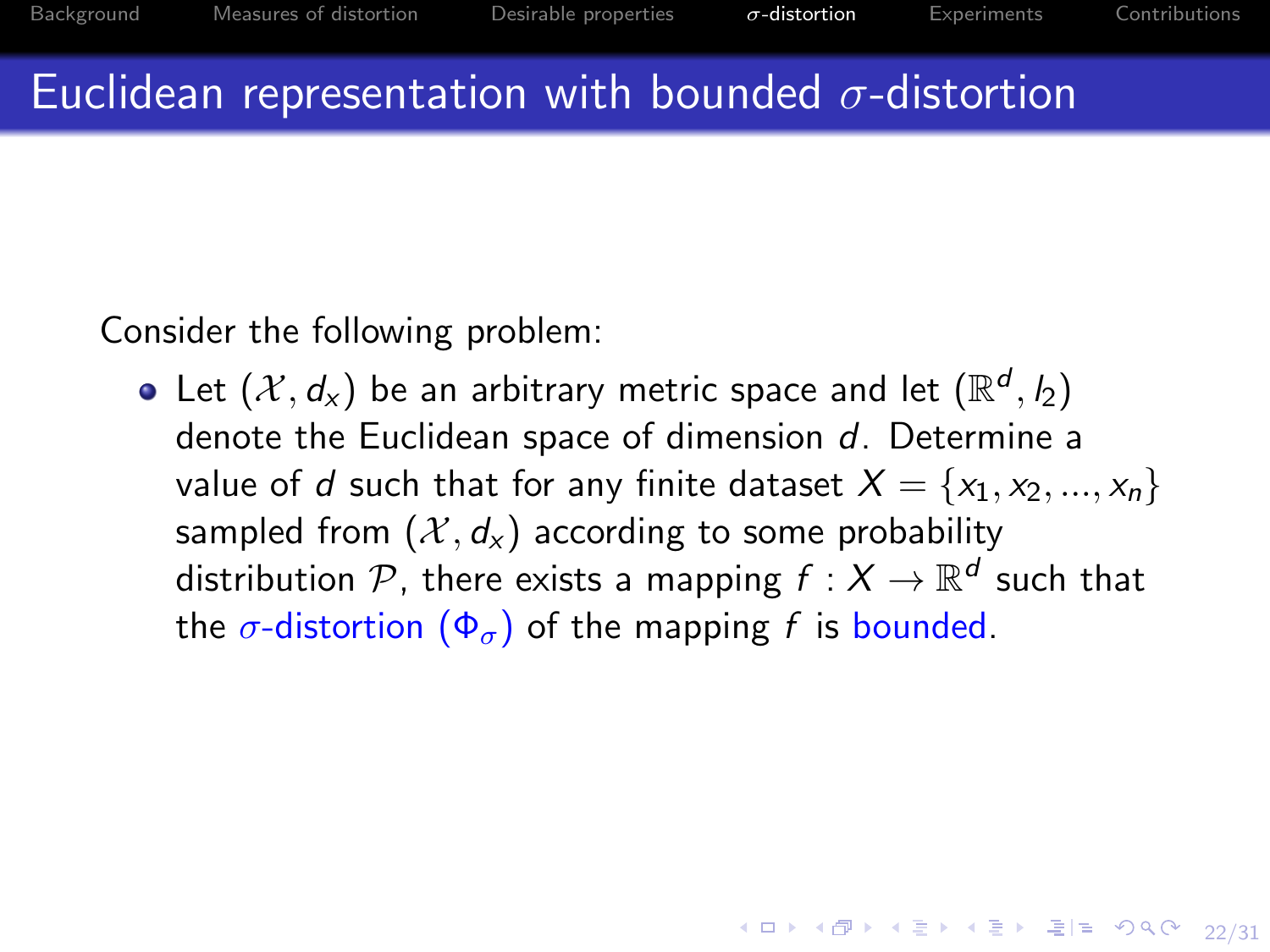4 ロ → 4 同 → 4 필 → 4 필 → 그림 = 9 이 이 22/31

# Euclidean representation with bounded  $\sigma$ -distortion

Consider the following problem:

- Let  $(\mathcal{X},d_{\mathsf{x}})$  be an arbitrary metric space and let  $(\mathbb{R}^d,\mathit{l}_2)$ denote the Euclidean space of dimension d. Determine a value of d such that for any finite dataset  $X = \{x_1, x_2, ..., x_n\}$ sampled from  $(\mathcal{X}, d_x)$  according to some probability distribution  ${\mathcal P}$ , there exists a mapping  $f:X\to{\mathbb R}^d$  such that the  $\sigma$ -distortion  $(\Phi_{\sigma})$  of the mapping f is bounded.
- Does there always exist a solution to this problem?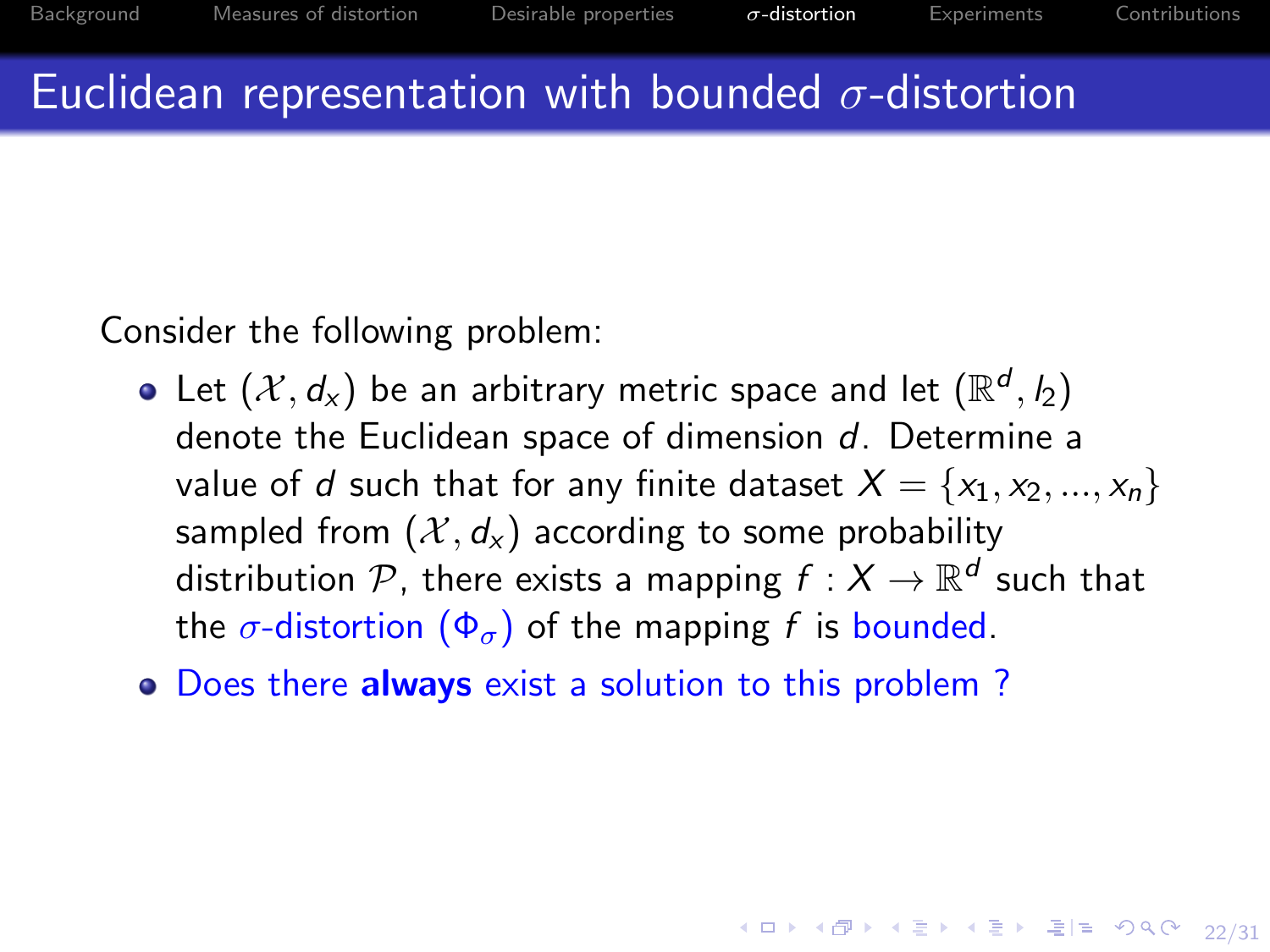4 ロ ▶ 4 @ ▶ 4 블 ▶ 4 블 ▶ - 로(로) 900에 23/31

# Euclidean representation with bounded  $\sigma$ -distortion

Theorem (General metric spaces: constant distortion, log n dimensions)

Given any finite sample  $X_n = \{x_1, x_2, ..., x_n\}$  generated by a probability distribution P on a metric space  $(X, d_X)$ , for any  $1\leq p<\infty$  there exists an embedding  $f:(X_n)\rightarrow l^D_p$  , where  $D = O(\log n)$  with  $\sigma$ −distortion =  $O(1)$ .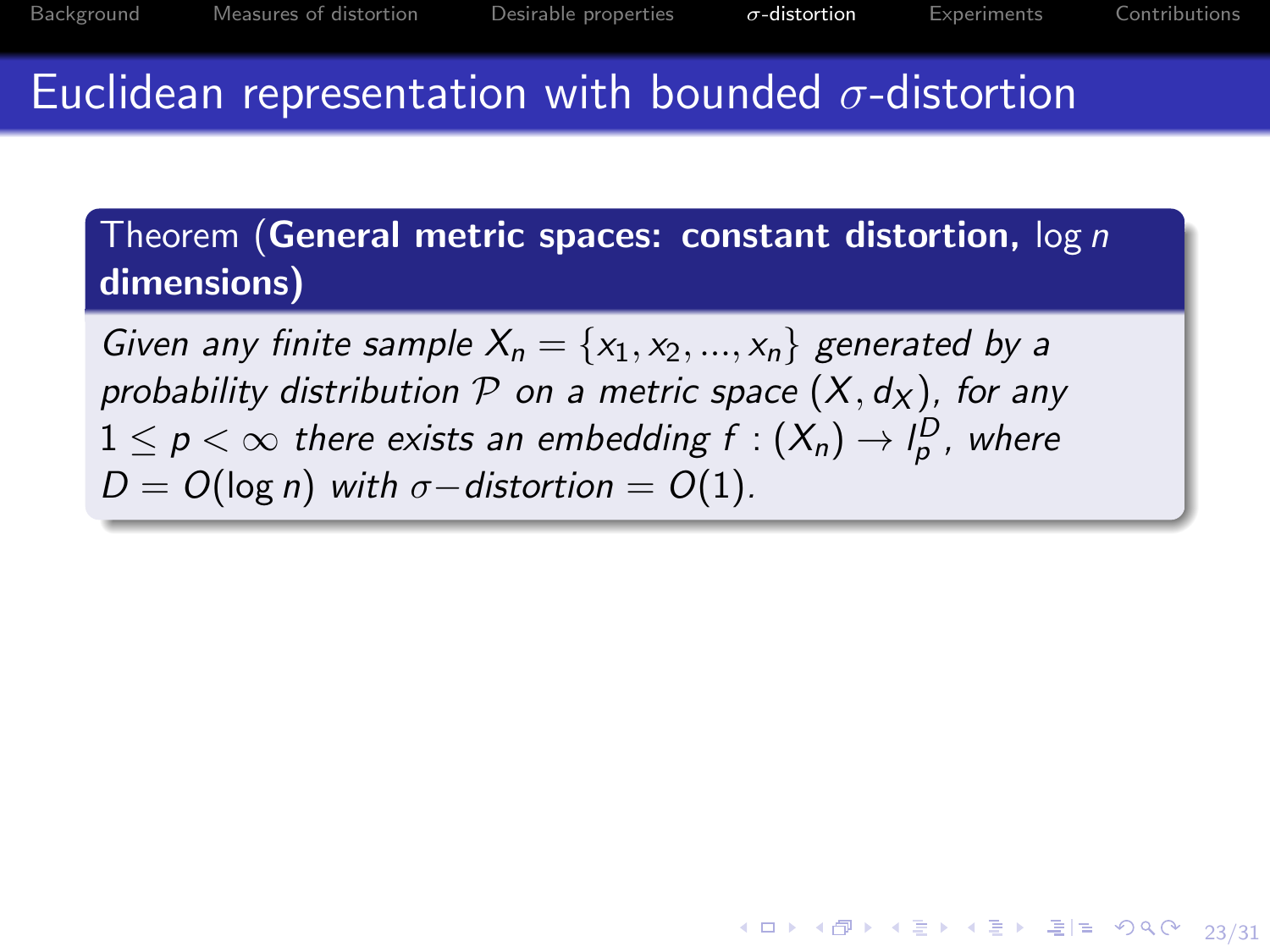# <span id="page-36-0"></span>Euclidean representation with bounded  $\sigma$ -distortion

Theorem (General metric spaces: constant distortion, log n dimensions)

Given any finite sample  $X_n = \{x_1, x_2, ..., x_n\}$  generated by a probability distribution P on a metric space  $(X, d_X)$ , for any  $1\leq p<\infty$  there exists an embedding  $f:(X_n)\rightarrow l^D_p$  , where  $D = O(\log n)$  with  $\sigma$ −distortion =  $O(1)$ .

#### Theorem (Doubling metric spaces: constant distortion, constant dimensions)

Given any finite sample  $X_n = \{x_1, x_2, ..., x_n\}$  generated by a probability distribution  $P$  on a doubling metric space  $(X, d_X)$ , for any  $1\leq p<\infty$  there exists an embedding  $f:(X_n)\rightarrow l^D_\rho$  , where  $D = O(1)$  with  $\sigma$ −distortion =  $O(1)$ .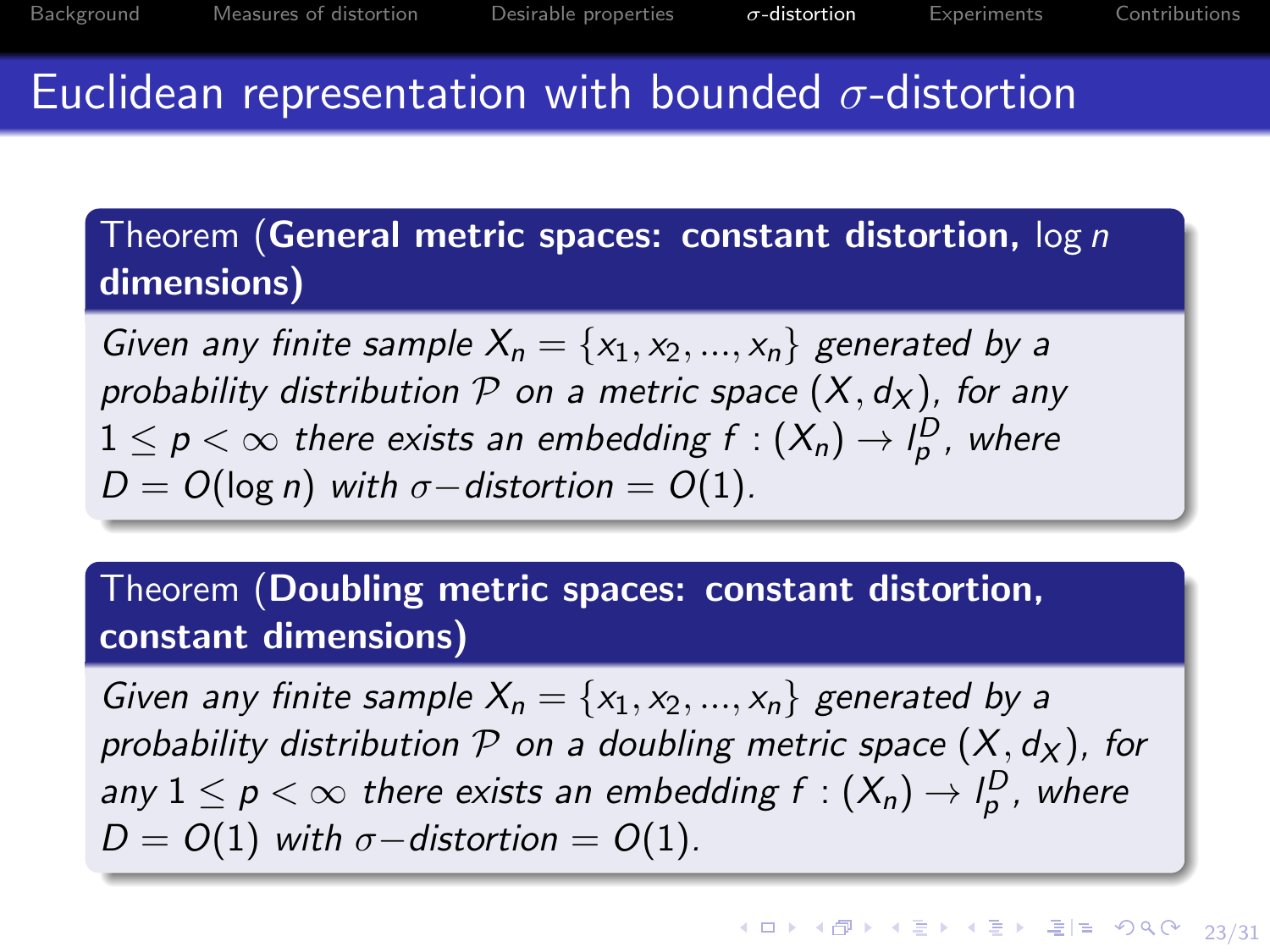<span id="page-37-0"></span>[Background](#page-2-0) [Measures of distortion](#page-9-0) [Desirable properties](#page-24-0) σ[-distortion](#page-31-0) [Experiments](#page-37-0) [Contributions](#page-42-0)

#### **Experiments**

# Experiments

4 ロ → 4 @ ▶ 4 블 ▶ 4 블 ▶ - 콜|게 - 9 ٩ 0 - 24/31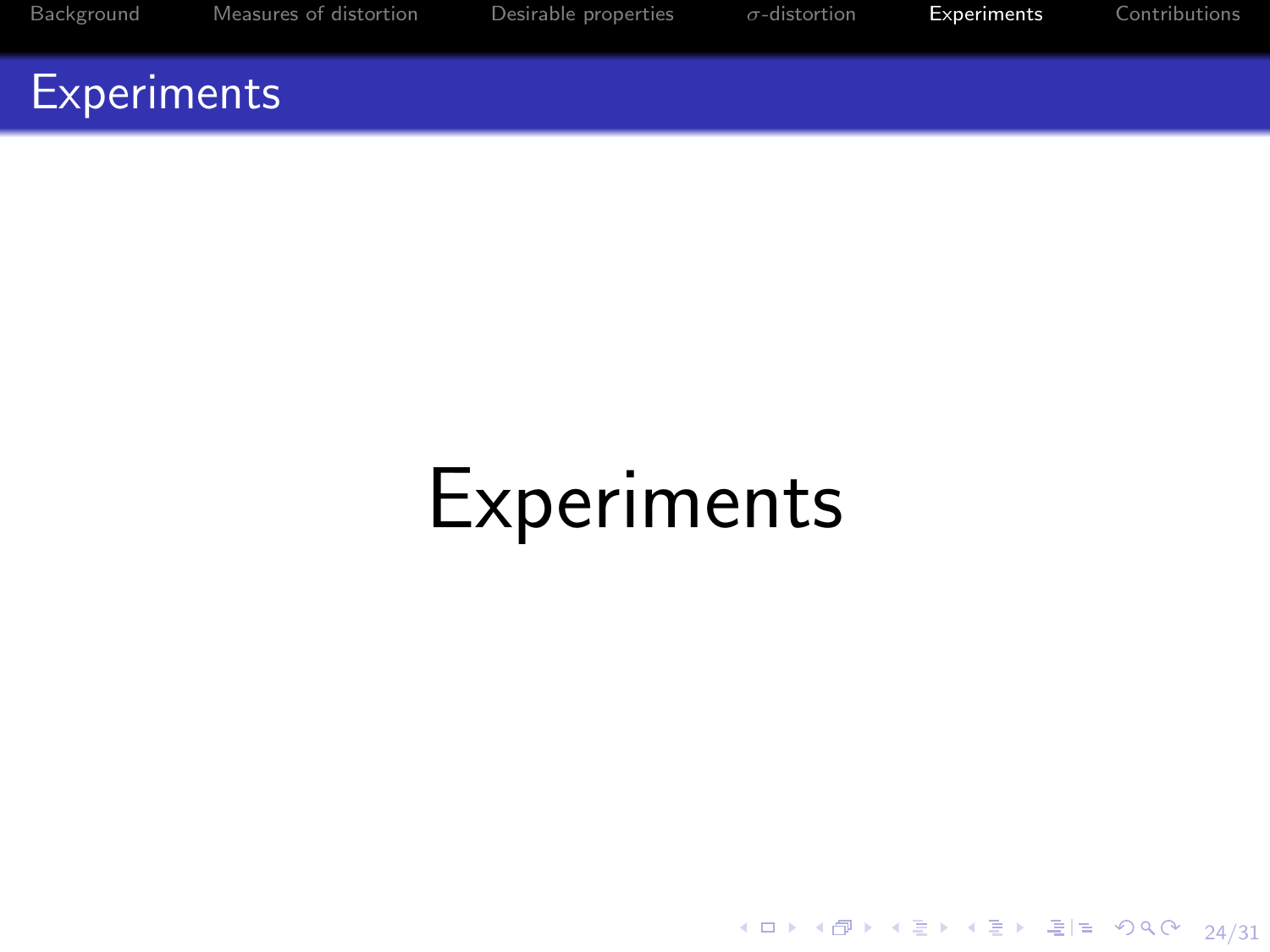# <span id="page-38-0"></span>Distortion vs Embedding dimension



Figure: x-axis-dimension of the embedding space. Y-axis -distortion. Curves represent embeddings of normally distributed data in dimensions 10:10:100 generated by Isomap.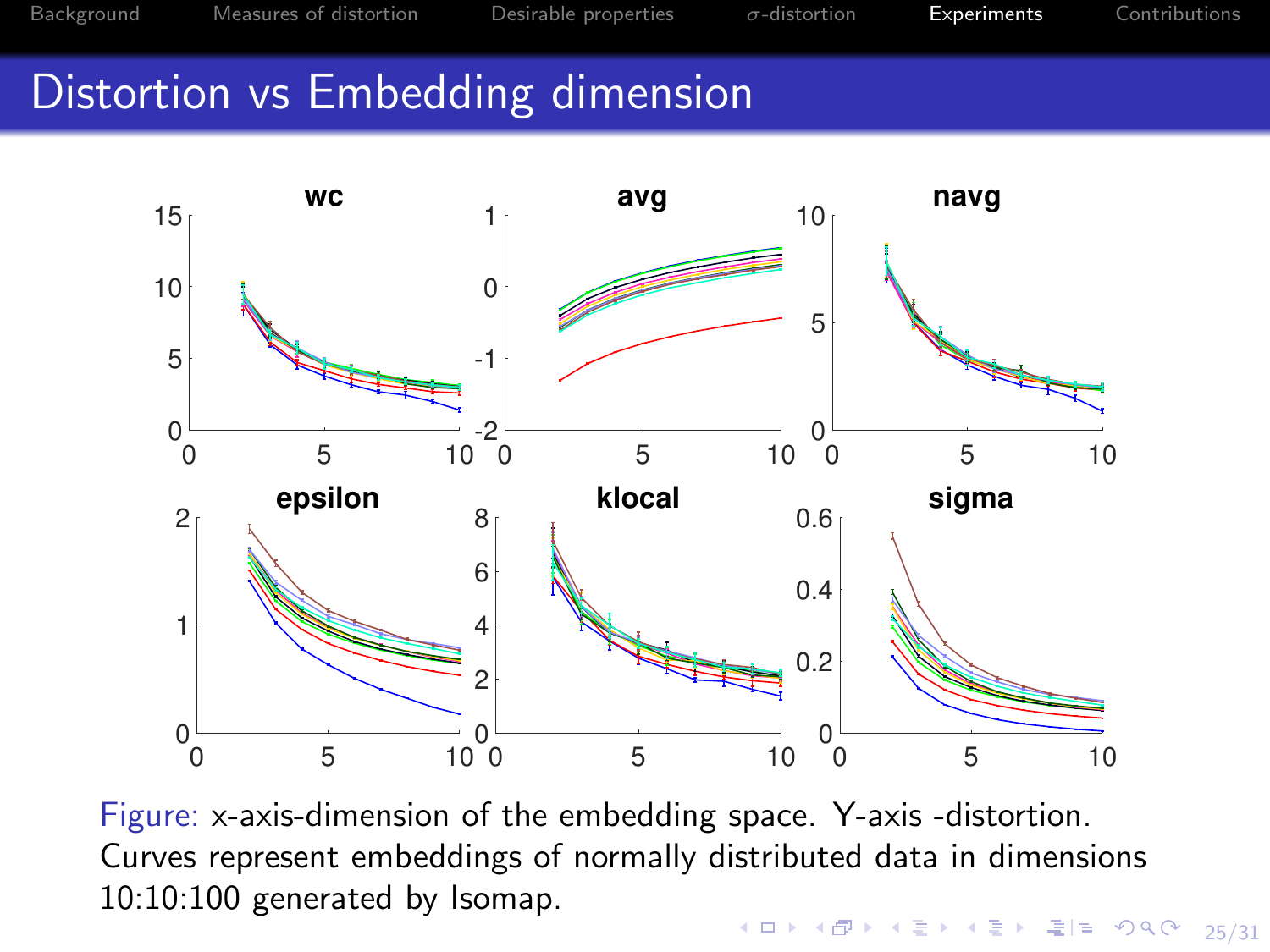# <span id="page-39-0"></span>Distortion vs Original dimension



4 로 - 로 - 이익어 - 26/31 Figure: x-axis-dimension of the original space. Y-axis -distortion. Curves represent embeddings of gamma distributed data( $a = 1.5$ ,  $b = 4$ ) from dimensions 10:10:100 generated by Isomap [in](#page-38-0)t[o](#page-40-0) [a](#page-38-0) [fix](#page-39-0)[e](#page-36-0)[d](#page-36-0) [d](#page-37-0)[i](#page-41-0)[m](#page-42-0)e[n](#page-0-0)[s](#page-41-0)[io](#page-42-0)n[.](#page-47-0)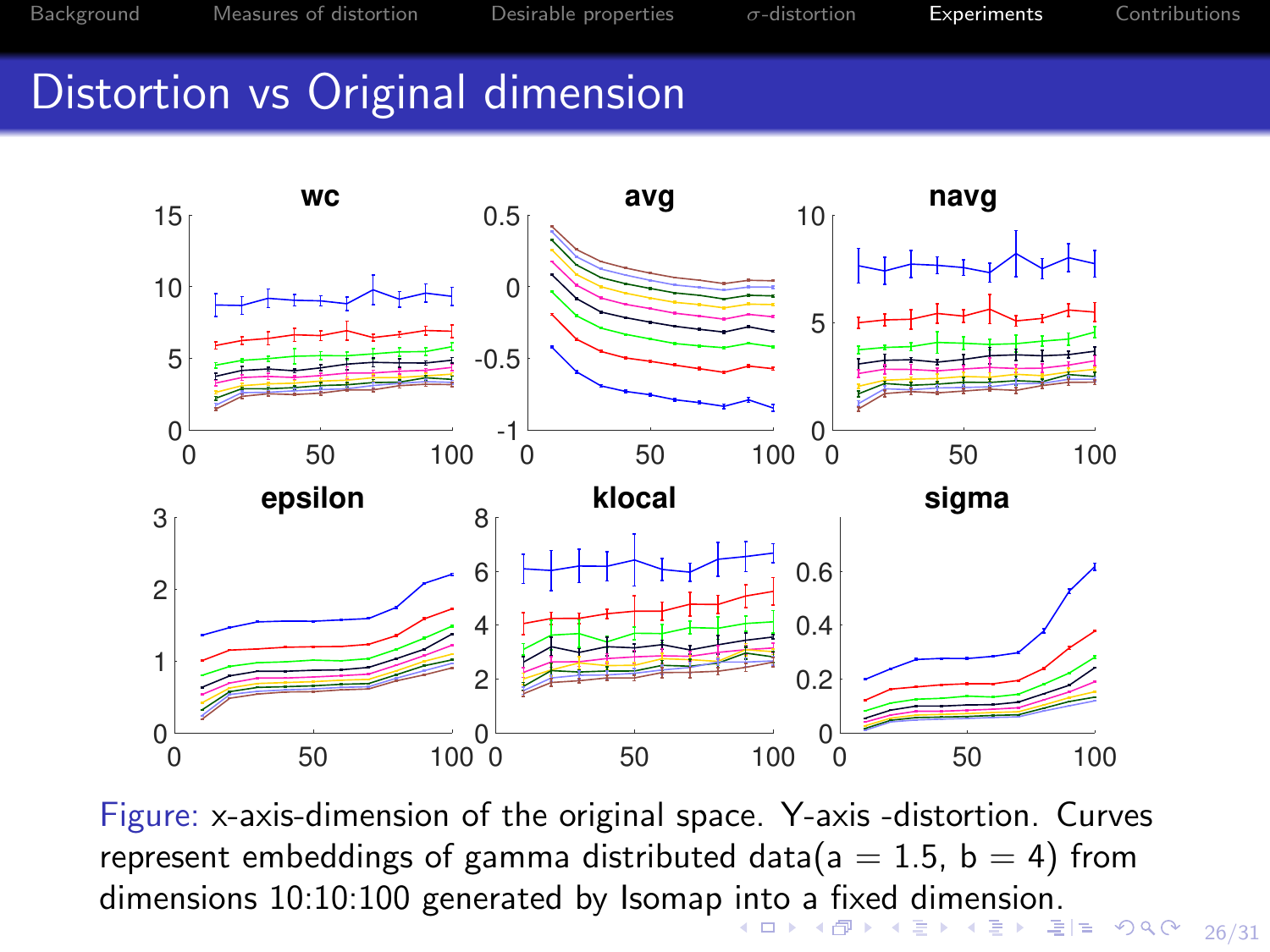### <span id="page-40-0"></span>Effect of Noise



Figure: Left:Variance of noise(x-axis) vs distortion measures(y-axis). Right: Variance of noise(x-axis) vs classification error(y-axis).

4 ロ → 4 @ ▶ 4 블 ▶ 4 블 ▶ - 콜| 게 9 ٩ 0 - 27/31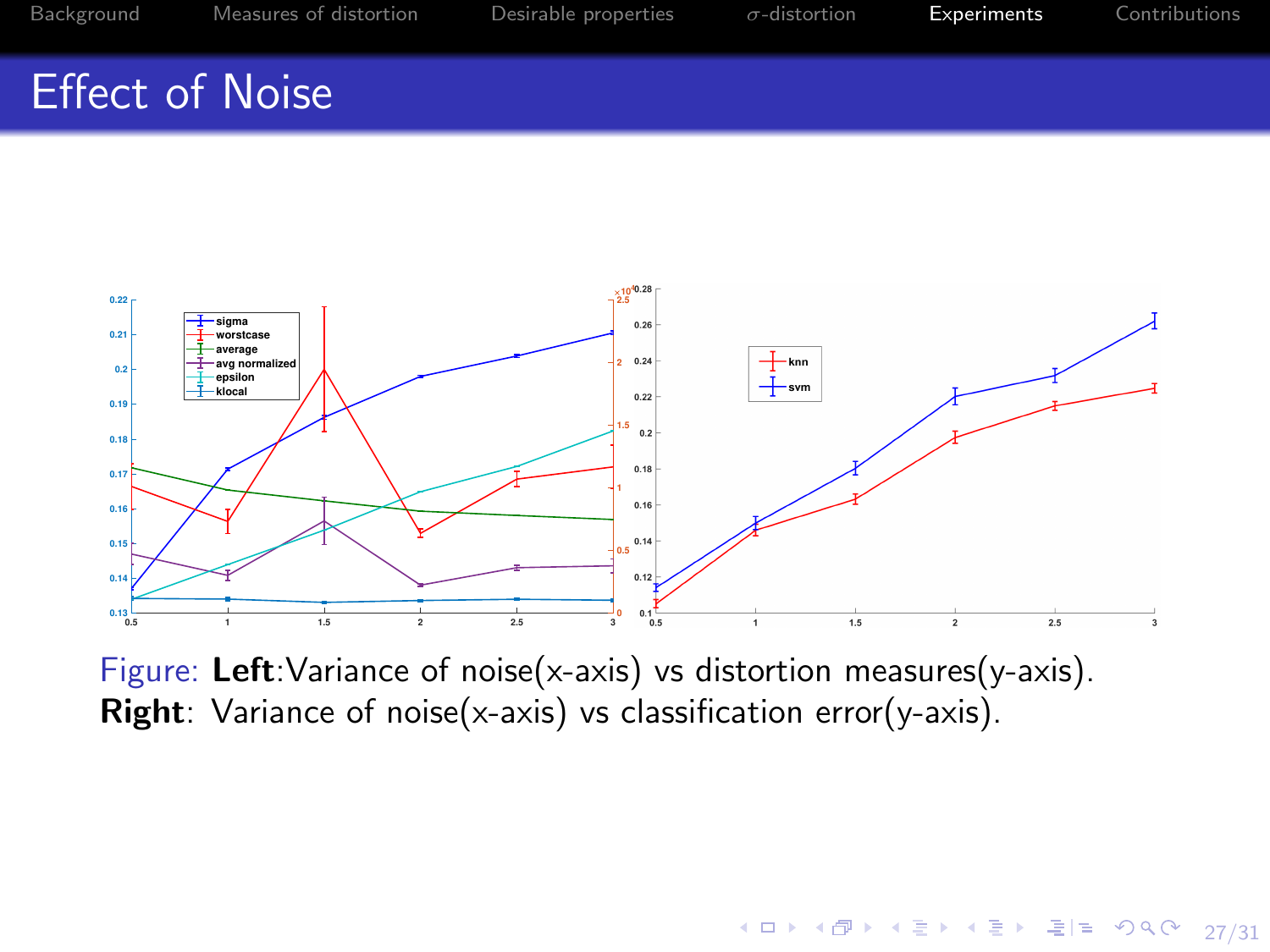4 ロ ▶ 4 @ ▶ 4 블 ▶ 4 블 ▶ - 블 | = 19 0 0 1 28/31

#### <span id="page-41-0"></span>Distortion vs Classification accuracy



Figure: Left:SVM Classification error(x-axis) vs distortion measures(y-axis), Right: Knn Classification error(x-axis) vs distortion measures(y-axis).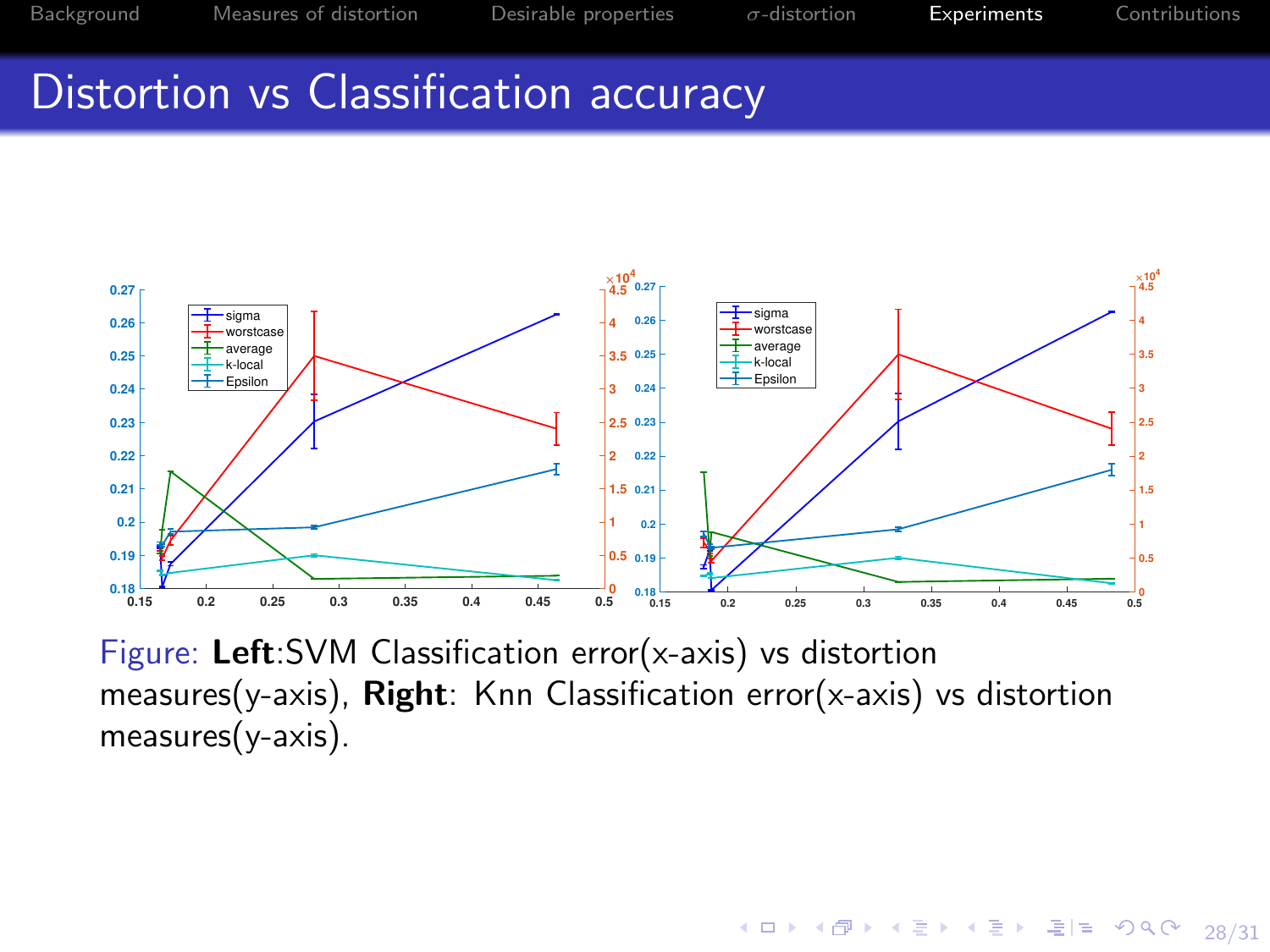<span id="page-42-0"></span>

• Initiated a systematic study of the desirable properties of distortion measures in the context of ML.

4 ロ → 4 @ ▶ 4 블 ▶ 4 블 ▶ - 콜| 게 9 ٩ 0 - 29/31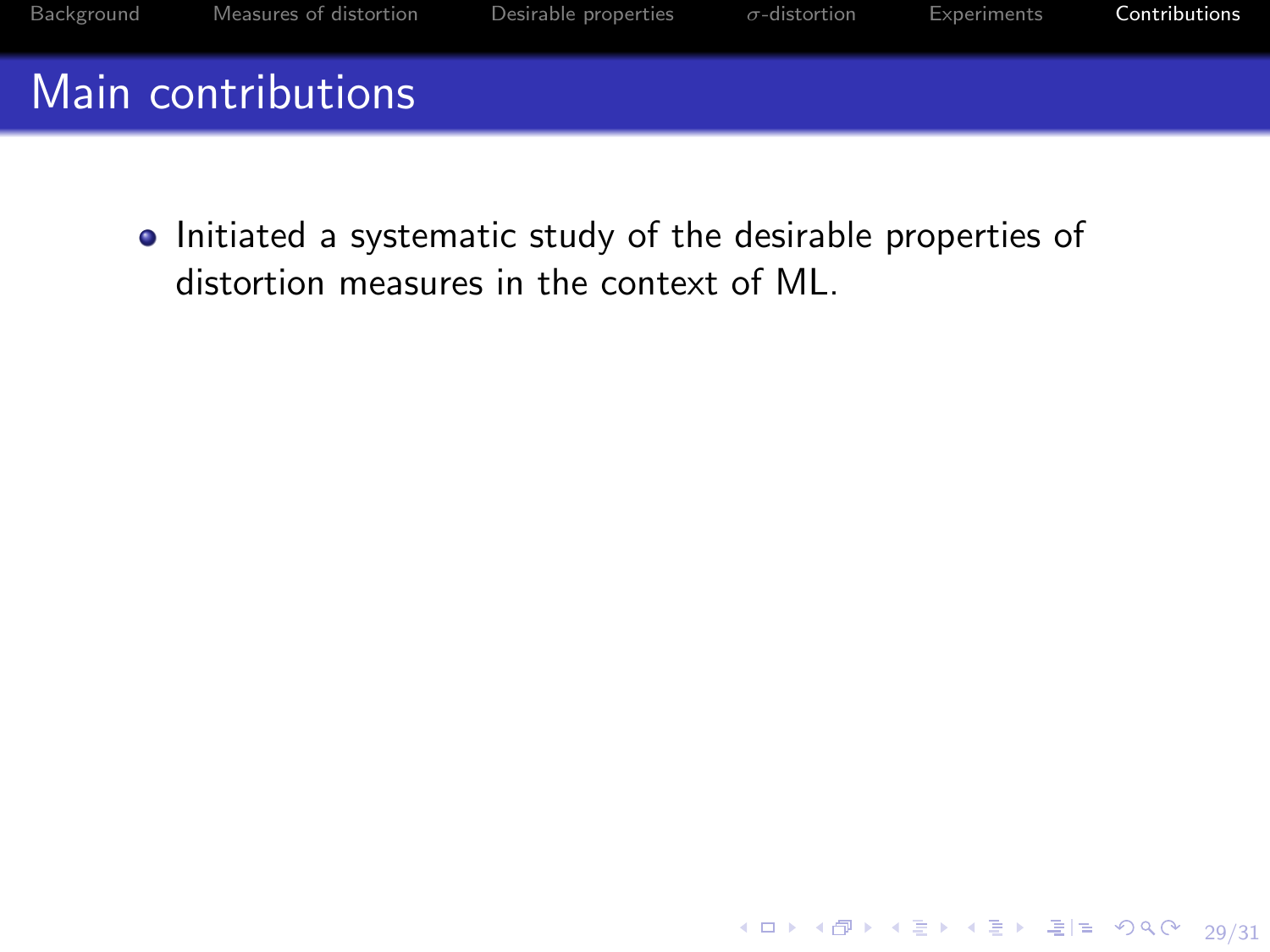

- Initiated a systematic study of the desirable properties of distortion measures in the context of ML.
- Showed that the existing measures of distortion are not well suited for our purpose.

4 ロ → 4 同 → 4 로 → 4 로 → 로 로 → 9 Q O + 29/31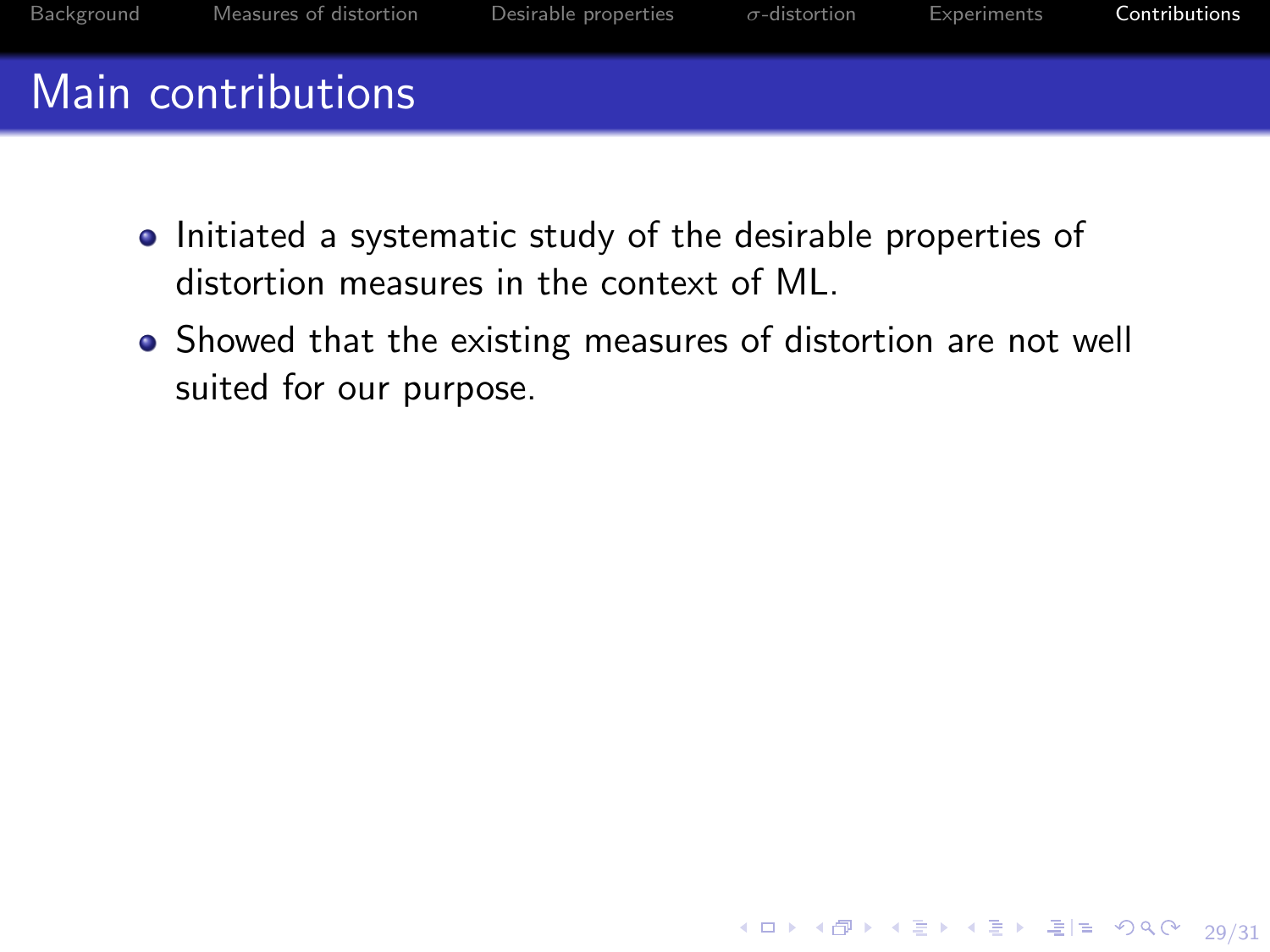

- Initiated a systematic study of the desirable properties of distortion measures in the context of ML.
- Showed that the existing measures of distortion are not well suited for our purpose.
- Proposed a new measure of distortion which arguably is more suitable.

4 ロ ▶ 4 @ ▶ 4 블 ▶ 4 블 ▶ - 블 | = 19 0 0 0 129/31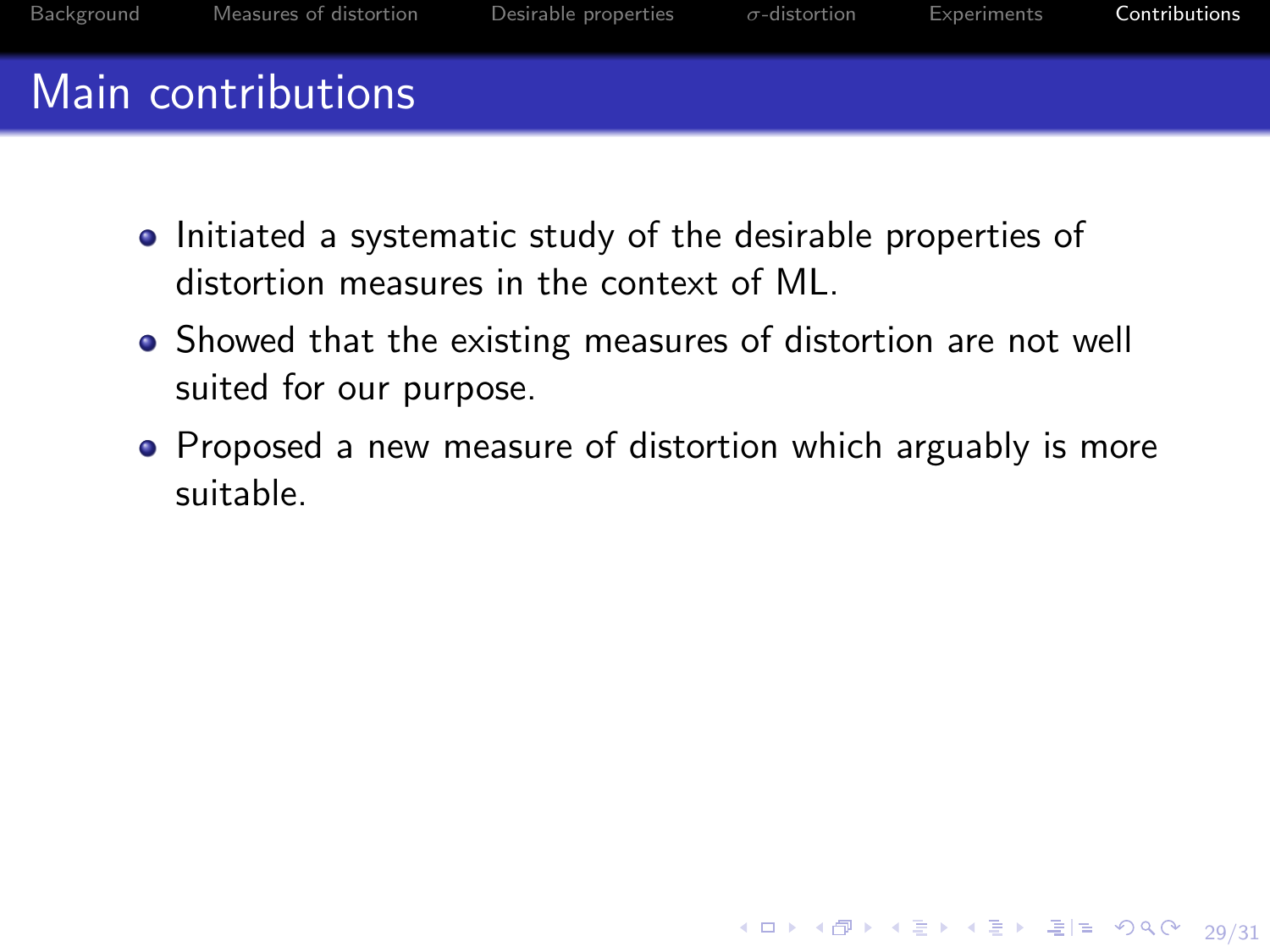

- Initiated a systematic study of the desirable properties of distortion measures in the context of ML.
- Showed that the existing measures of distortion are not well suited for our purpose.
- Proposed a new measure of distortion which arguably is more suitable.
- Showed that  $\sigma$ -distortion satisfies all the necessary properties.

4 ロ ▶ 4 @ ▶ 4 블 ▶ 4 블 ▶ - 블 | = 19 0 0 0 129/31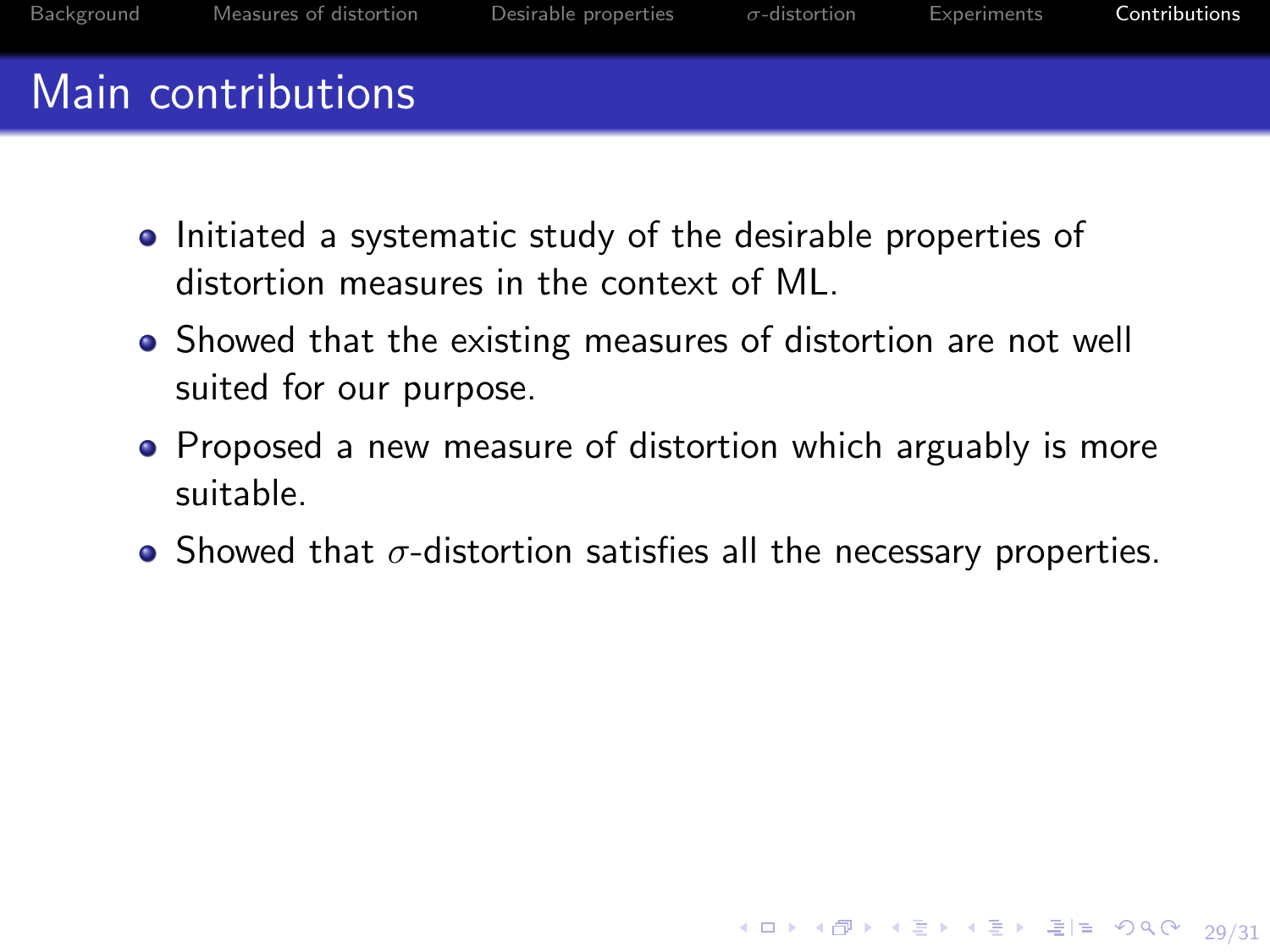- Initiated a systematic study of the desirable properties of distortion measures in the context of ML.
- Showed that the existing measures of distortion are not well suited for our purpose.
- Proposed a new measure of distortion which arguably is more suitable.
- Showed that  $\sigma$ -distortion satisfies all the necessary properties.
- Proved that given any doubling space, we can always find a Euclidean space such that any finite subset of the doubling space can be embedded into the Euclidean space with bounded  $\sigma$ -distortion.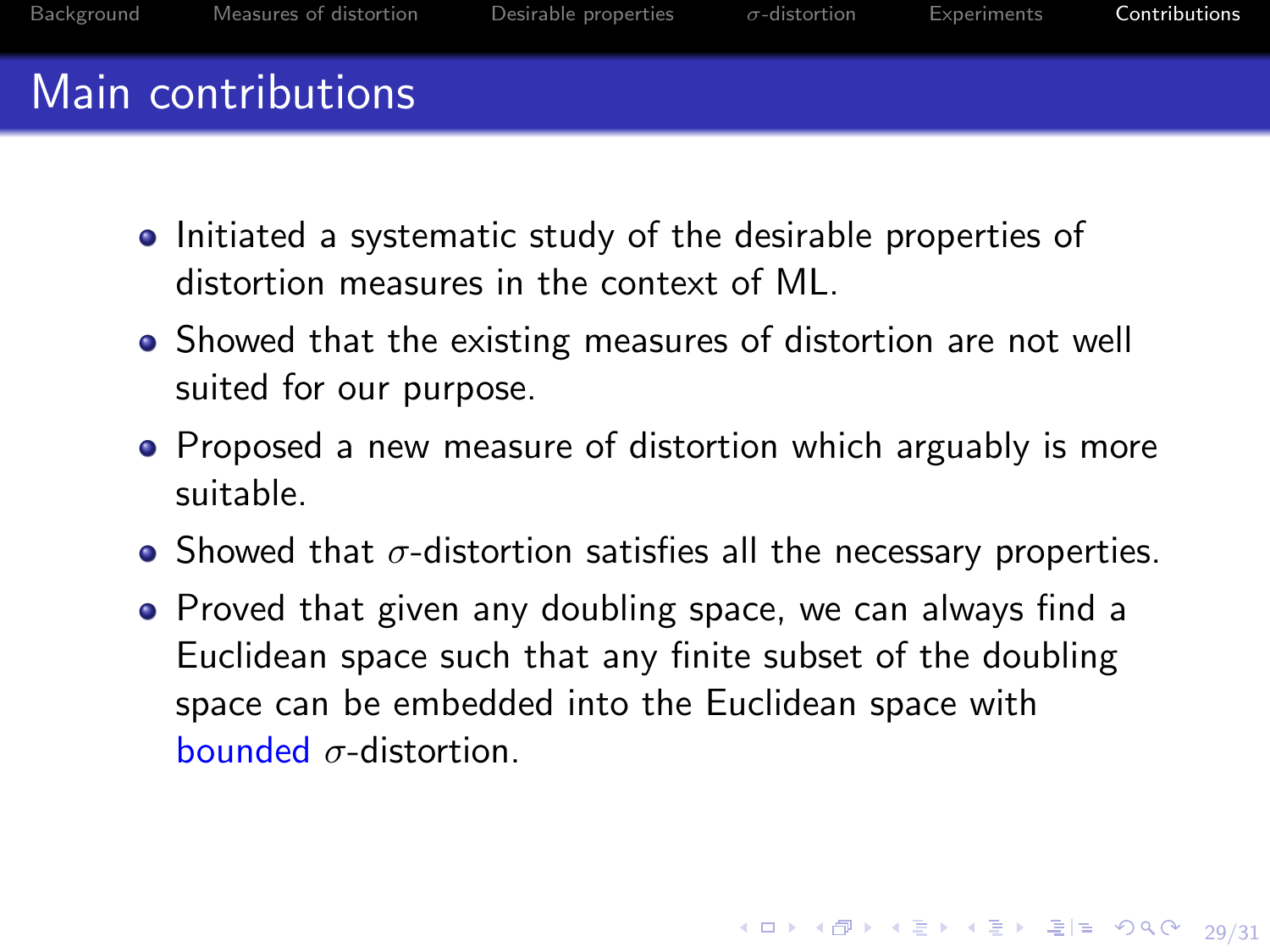- <span id="page-47-0"></span>• Initiated a systematic study of the desirable properties of distortion measures in the context of ML.
- Showed that the existing measures of distortion are not well suited for our purpose.
- Proposed a new measure of distortion which arguably is more suitable.
- Showed that  $\sigma$ -distortion satisfies all the necessary properties.
- Proved that given any doubling space, we can always find a Euclidean space such that any finite subset of the doubling space can be embedded into the Euclidean space with bounded  $\sigma$ -distortion.
- Provided with experimental evidence to support our theoretical results.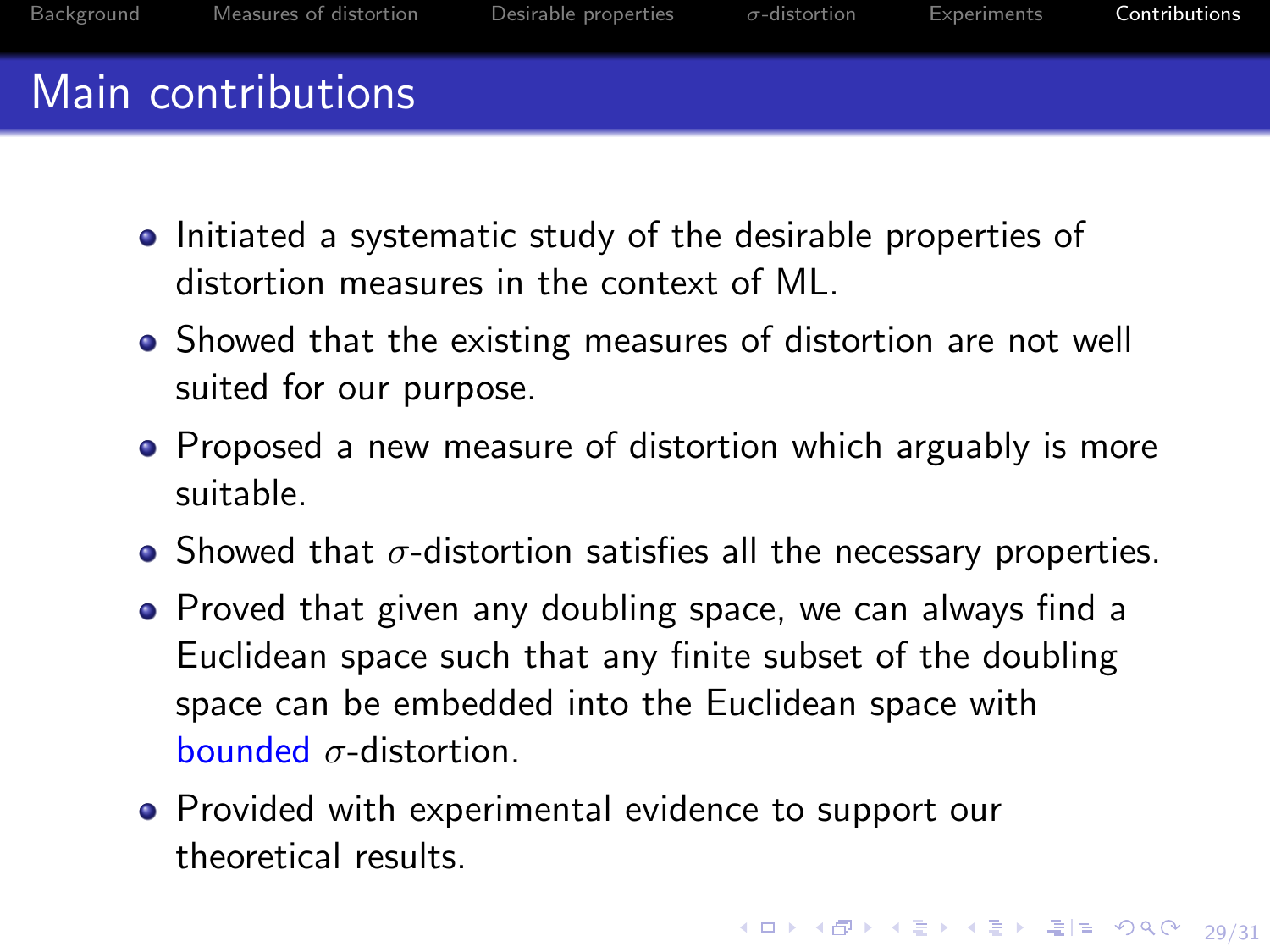# <span id="page-48-3"></span>For Further Reading I

<span id="page-48-1"></span>畐

<span id="page-48-0"></span>E.

<span id="page-48-2"></span>F

Ittai Abraham, Yair Bartal, and Ofer Neiman. "Advances in metric embedding theory". In: Proceedings of the thirty-eighth annual ACM symposium on Theory of computing. ACM. 2006, pp. 271–286.

Jean Bourgain. "On Lipschitz embedding of finite metric spaces in Hilbert space". In: Israel Journal of Mathematics 52.1 (1985), pp. 46–52.

Anupam Gupta, Robert Krauthgamer, and James R Lee. "Bounded geometries, fractals, and low-distortion embeddings". In: Foundations of Computer Science, 2003. Proceedings. 44th Annual IEEE Symposium on. IEEE. 2003, pp. 534–543.